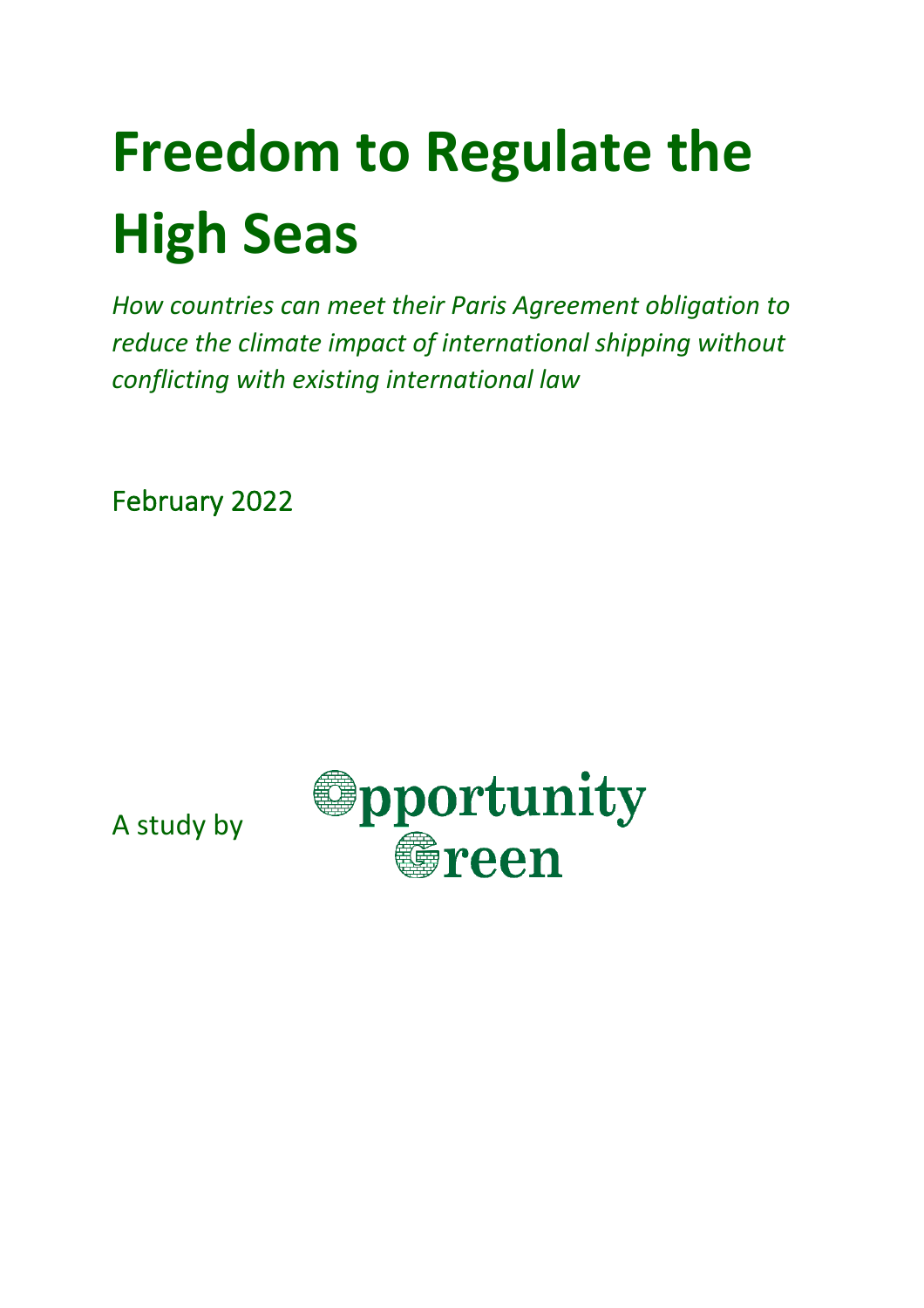#### **Written by Aoife O'Leary, CEO of Opportunity Green on behalf of Transport & Environment**

#### **February 2022**

#### **About Opportunity Green**

Opportunity Green is an NGO working to unlock the opportunities from tackling climate change using law, economics and policy. Opportunity Green helps countries, civil society and business access the solutions that reduce emissions and bring enormous opportunities for economic development, improved health and increased democracy. At Opportunity Green we believe lawyers are obligated to analyse the existing legal systems and regulations to stop climate change. We find pathways within the present legal structure to facilitate the legislation needed to slash carbon pollution.

#### Acknowledgements

This paper was written by Aoife O'Leary from Opportunity Green. It was commissioned by Faig Abbasov and Jacob Armstrong of Transport & Environment and the author is grateful for their input through the course of its production. The report draws heavily on a previous pieces of work done by the author, Martha Ballesteros and David Holyoake while at ClientEarth, the *Legal Implications of EU action on GHG Emissions from the International Maritime Sector* (2011). The author would also like to thank and acknowledge the input of John Maggs of Seas at Risk, Wijnand Stoefs of Carbon Market Watch and Dan Hubbell of Ocean Conservancy. Any errors remain the author's own.

#### **Further information**

Aoife O'Leary CEO, Opportunity Green aoife@oppportunitygreen.org www.opportunitygreen.org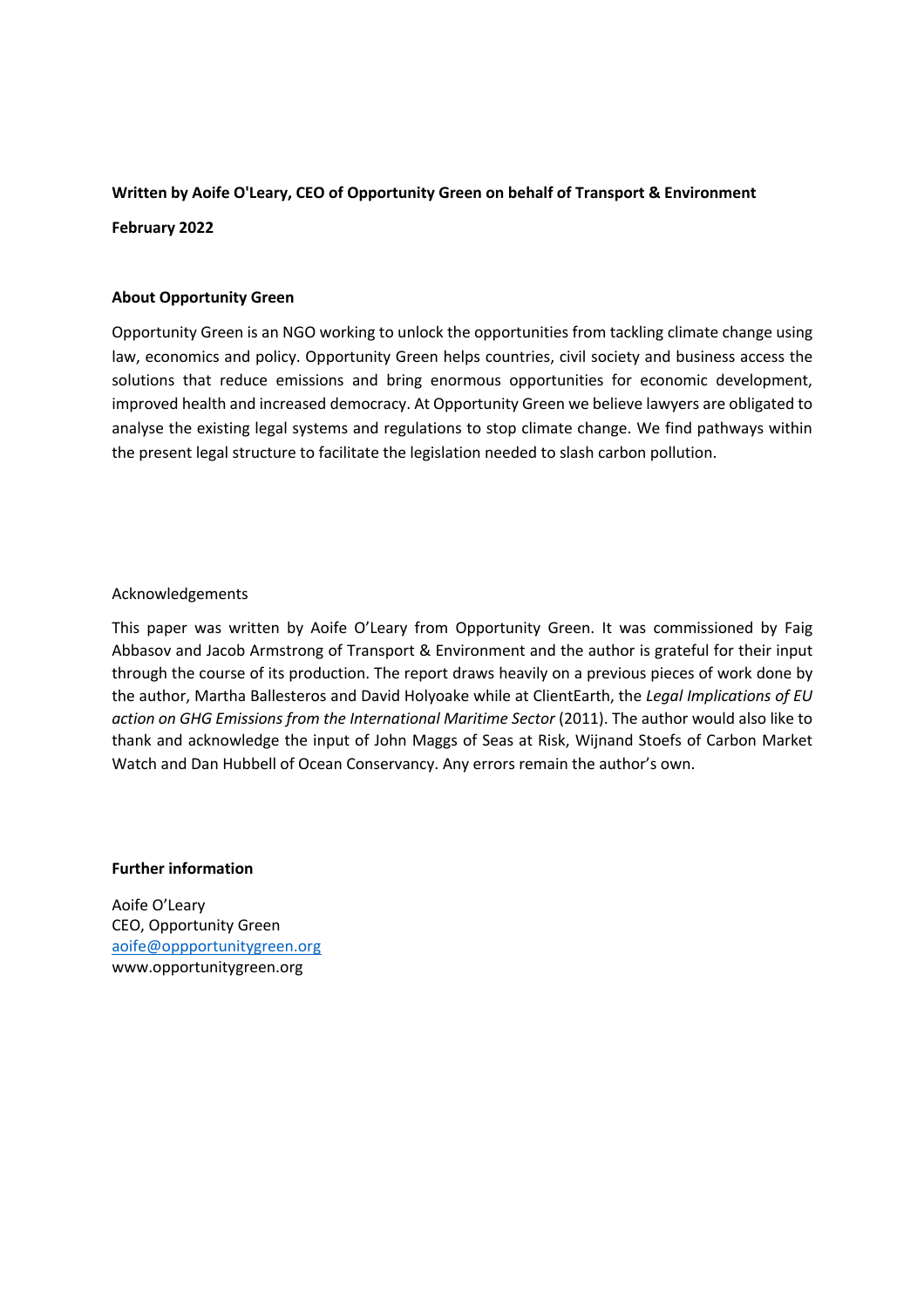## Executive Summary

The Paris Agreement obliges countries to reduce emissions in line with the temperature goal of well below 2<sup>o</sup>C and to aim for only 1.5<sup>o</sup>C. One source of growing emissions is international shipping. If it were a country**,** international shipping would be the sixth largest GHG emitter in the world, responsible for more emissions a year than Germany. The Paris Agreement obligation to achieve the temperature goal, includes the emissions from the maritime sector, placing an obligation on countries to act nationally or regionally to reduce these emissions. There are no regulations from the International Maritime Organization that reduce these emissions in line with the Paris Agreement, and while countries can (and should) continue to push for ambitious action in the IMO, they cannot simply wait for the IMO act if they are to meet their international obligations.

This report draws on analysis of international law to explore the legal implications of action by one state or multiple states outside the IMO on GHGs from the maritime sector. It finds that provided a few important legal and enforcement considerations are respected and built into the design of any policy measure, there are no legal obstacles to national or regional action, indeed, countries are obligated to take such action. If the IMO enacts regulations in line with the Paris Agreement countries could then be relieved of that obligation but countries cannot simply wait for ambitious IMO regulation to appear. The primary obligation for Paris Agreement signatories is to reduce shipping emissions nationally or regionally.

The UN Convention on the Law of the Sea (UNCLOS) imposes a positive obligation on states to protect and preserve the marine environment and to cooperate regionally, directly or through competent international organisations, in formulating and elaborating international rules, standards and recommend practices and procedures consistent with UNCLOS for the protection and preservation of the marine environment. UNCLOS looks to generally accepted international rules and standards as the level of protection required. For climate, the Paris Agreement, ratified by all but four countries, is the internationally accepted standard and therefore UNCLOS imposes a duty on state parties to reduce emissions from international shipping in line with the temperature goals of the Paris Agreement.

Thus, there is an international obligation to act if no adequate action is taken at IMO level to reduce emissions in line with the Paris Agreement. Where that action is in accordance with international law, there can be no legal objection to any country or region acting.

Countries have nearly unlimited sovereign jurisdiction over their ports and thus can impose a very broad range of conditions on the entry of vessels into their ports. UNCLOS provides no automatic right of entry into foreign ports. Once vessels voluntarily enter the port of a state party, they are thereby agreeing to submit to the conditions of entry to that port, and this can extend to where these conditions have extraterritorial consequences.

It is important to note that several countries have already enacted maritime regulations which have extraterritorial effect, such as the EU and China's respective rules on monitoring and reporting  $CO<sub>2</sub>$ emissions. Any new GHG policy with extraterritorial effect should be enacted by imposing liability as a condition of entry to port. For any measure covering emissions from the entire journey, enforcement should occur in Port or in connection with Port services. In those cases, the fact that the measure would cover the emissions for the whole travel length would only be an expression of the polluter pays and the proportionality principles. Under International law, these measures would have a sufficient link with the country that enacted them due to the territoriality principle and the sovereignty of third countries would be respected in the sense that the measure would not preclude them from imposing a similar system. Any entry of a port is voluntary and by voluntarily entering, the ship voluntarily submits to that port's rules and regulations. This is true of any product regulation, any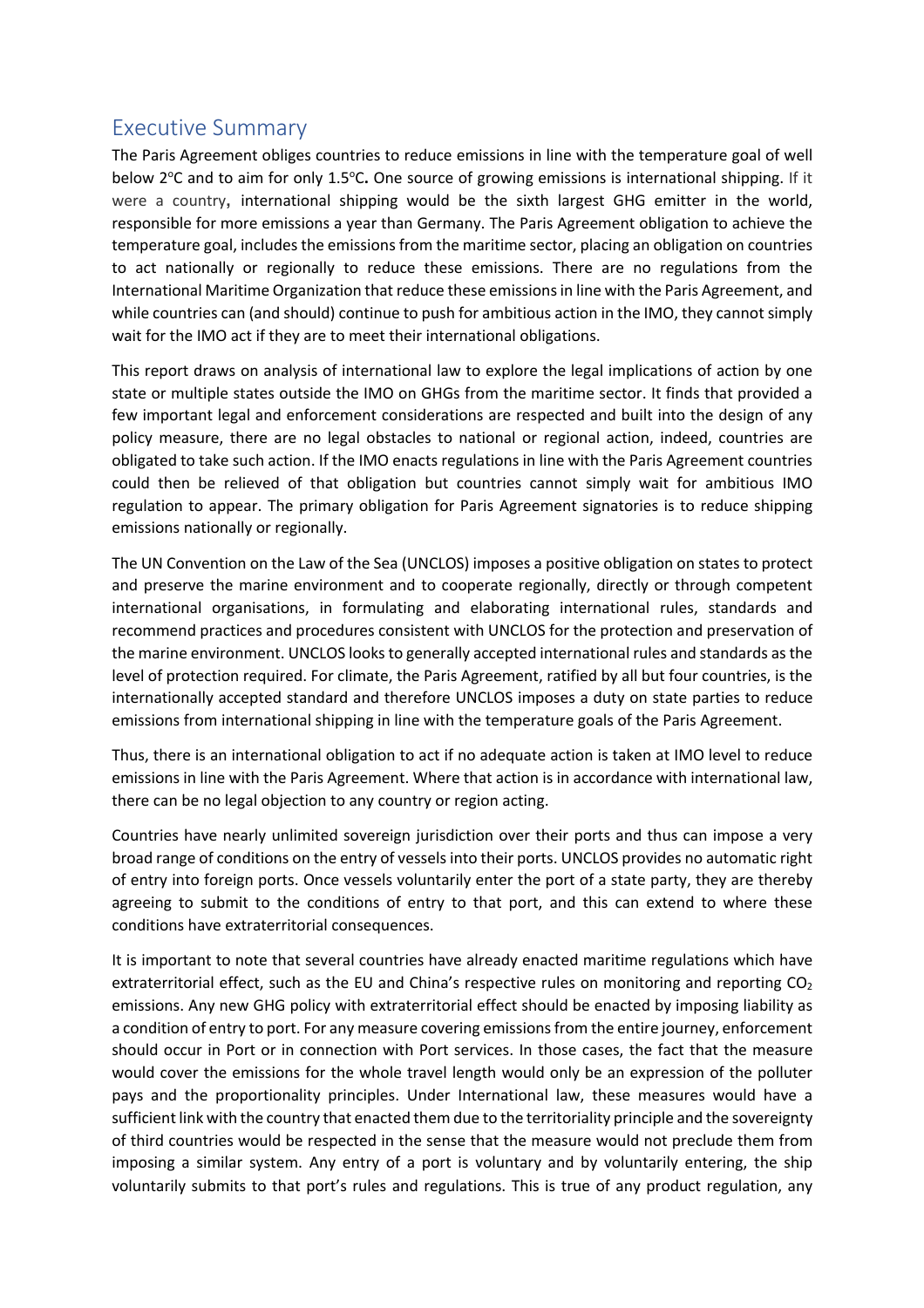country can set standards on any product entering their territory, and the exporting country can either meet those standards or simply choose not to export to that country.

Prescriptive jurisdiction to enact measures with extra territorial effect is available under general international law where there is "s*ubstantial and genuine connection between the subject-matter of jurisdiction, and the territorial base and reasonable interests of the jurisdiction sought to be exercised*." This means that international law allows states to enact measures that have extra-territorial effect where there is a substantial and genuine connection between the State regulation and the reasonableness of the regulation. Every country has an obligation under the Paris Agreement to reduce emissions from the maritime sector and taking responsibility for the emissions from journeys to or from their ports is reasonable in the circumstances of climate change.

The main restrictions upon the imposition of conditions of entry to port is that they must not violate the principles of non-discrimination, good faith and non-abuse of right. Port States have the right to take all necessary measures to ensure that any vessel entering their ports complies with their regulations, including monetary penalties, refusal of access and even extending to actions taken outside the port, such as inspections. Where a measure is non-discriminatory it will not fall foul of the WTO Rules and such a measure would be in line with UNCLOS and thus acceptable to the UNCLOS Tribunal.

Therefore, if the regulation of shipping emissions is enacted in accordance with the principles of nondiscrimination, good faith and non-abuse of right, and designed in ways that minimise impact on the right of innocent passage and freedom of high seas and respects the sovereignty of other countries, the measure will be in accordance with international law. A clear example of this is the EU's proposed regulation of shipping under the Fit for 55 package that includes adding shipping to the EU's Emission Trading System and the FuelEU Maritime Regulation.

This means that countries have many policy options which can be used to regulate GHG emissions from vessels to ensure they meet their obligations under the Paris Agreement including an emissions charge or levy; inclusion in an emissions trading system; fuel or emissions standards; imposing a mandatory operational or design efficiency standard; differentiated harbour dues and mandating slow steaming or imposing speed limits. However, this briefing confines itself largely to legal issues and does not take a position on the optimum policy solution. Suffice to say that whatever mitigation option is chosen, it must drive emissions cuts in line with the temperature obligations of the Paris Agreement if it is to meet the requirements of international law.

This briefing in no way aims to undermine momentum or the desirability of a global solution to maritime emissions adopted under the auspices of the IMO. While a global agreement in line with the Paris Agreement would be desirable, the IMO has yet to reach an agreement on a specific measure that meets the ambition of the Paris Agreement. Countries have an obligation under the Paris Agreement to reduce shipping emissions and that legal obligation requires countries to act nationally or regionally. Waiting for the IMO to act is not in line with the legal obligations discussed in this paper.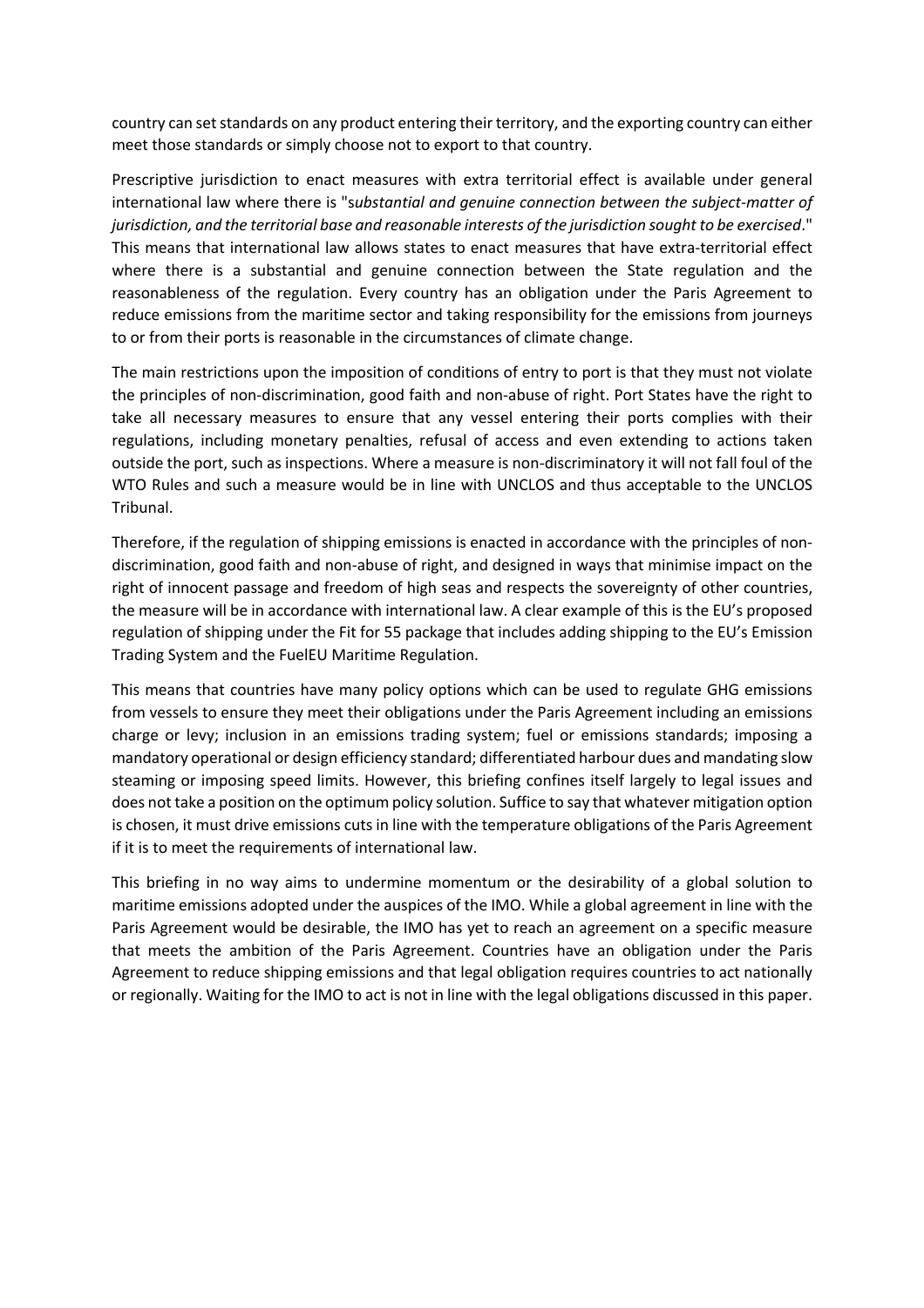## Contents

| 1 |     |       |  |  |
|---|-----|-------|--|--|
| 2 |     |       |  |  |
| 3 |     |       |  |  |
| 4 |     |       |  |  |
|   | 4.1 |       |  |  |
|   |     | 4.1.1 |  |  |
|   |     | 4.1.2 |  |  |
|   |     | 4.1.3 |  |  |
|   | 4.2 |       |  |  |
|   | 4.3 |       |  |  |
|   | 4.4 |       |  |  |
| 5 |     |       |  |  |
| 6 |     |       |  |  |
| 7 |     |       |  |  |
|   | 7.1 |       |  |  |
|   | 7.2 |       |  |  |
| 8 |     |       |  |  |
|   | 8.1 |       |  |  |
|   | 8.2 |       |  |  |
| 9 |     |       |  |  |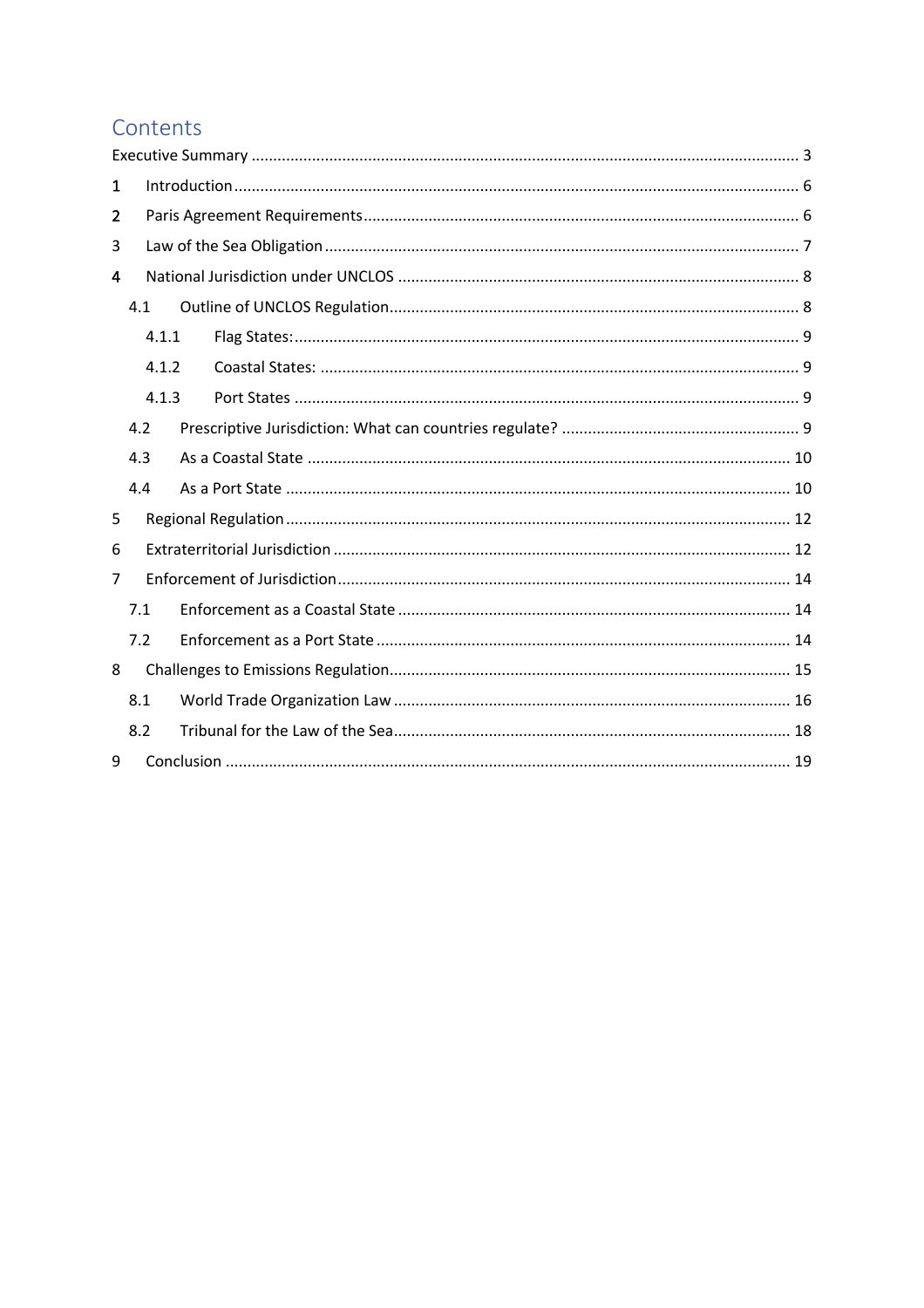## 1 Introduction

The world has committed in the Paris Agreement to keeping the temperature rise from climate change well below 2°C and pursuing a rise of only 1.5°C. International shipping is responsible for 3% of all emissions worldwide per year<sup>1</sup> but the regulations to tackle those emissions agreed in the International Maritime Organization (IMO) are only consistent with a 3°C pathway or worse.<sup>2</sup> This report considers the combined obligations upon countries from the Paris Agreement and the UN Convention on the Law of the Sea (UNCLOS), and the interaction of both with regulations on the emissions of GHGs agreed at the IMO. While not every country is a member of UNCLOS, the treaty has been treated as customary international law by courts, international organisations and countries who are not party to UNCLOS. $3$  Therefore, this paper is written assuming that countries will comply with their legal obligations under UNCLOS or even if not a signatory, not wish to act outside of its parameters. It is of course possible that countries will chose to act outside of international law, with regard to UNCLOS, the Paris Agreement or any other legal instrument. This paper sets out what the legal obligations are under the relevant international agreements for those countries who wish to comply. The report then examines the jurisdictional limits imposed by UNCLOS in which countries can act to meet any climate obligations imposed by the combination of the Paris Agreement and UNCLOS itself. The report concludes by considering the potential for enforcement and challenge to any country that acts outside regulations agreed at the IMO.

# 2 Paris Agreement Requirements

The Kyoto Protocol first looked at the challenge of emissions from the maritime sector in 1997, stating in Article 2(2) "*the parties included in Annex I shall pursue limitation or reduction of emissions of greenhouse gases not controlled by the Montreal Protocol from… marine bunker fuels, working through … the International Maritime Organisation.*" When it came to the Paris Agreement, there was no specific mention of maritime emissions but a 2021 analysis<sup>4</sup> has shown that the Paris Agreement includes maritime emissions in the temperature goal. Indeed, no common sense reading of the temperature goal of the Paris Agreement could exclude maritime emissions as the goal would be almost entirely unachievable were maritime (and aviation) emissions not included. In addition, achieving the temperature goal is binding:

The wording "holding the increase in the global average temperature to well below "2°C *above pre-industrial levels ..." formulates a clear upper limit that must be regarded as binding hard law and an obligation of result, not only of conduct. The threshold of "well*  below 2<sup>o</sup>C" (emphasis added) is not an entitlement of Parties to exploit the 'space' up to 2<sup>o</sup>C. *It is a maximum limit that shall not be reached. The Paris Agreement's temperature goal* 

<sup>&</sup>lt;sup>1</sup> 4<sup>th</sup> IMO GHG study, 2020, MEPC 75/7/15.<br><sup>2</sup> Wittles, J. and Shankleman, J. (2021). *Bloomberg - UN's Guterres Blasts Shipping, Aviation Climate Targets as Too Lax* [online] www.bloomberg.com. Available at: https://www.bloomberg.com/news/articles/2021-10-14/un-leaderblasts-shipping-aviation-climate-targets-as-too-lax [Accessed 10 Jan. 2022]. See also Carbon Tracker's analysis of the international shipping sector, available at: https://climateactiontracker.org/sectors/shipping/

<sup>&</sup>lt;sup>3</sup> See, A. Roach, 'Today's customary international law of the sea' (2014) 45 Ocean Development and International Law, 239–259

<sup>4</sup> Cornerstone Barristers (2021). *In the Matter of the UN Framework Convention on Climate Change and in the matter of the Paris Agreement Re: Inclusion of emissions from international aviation and shipping in Nationally Determined Contributions*. [online] Available at: https://www.transportenvironment.org/wp-content/uploads/2021/10/Re-Aviation-Shipping-NDC-UPDATED-Legal-Advice-Final-3-5-21-corr-1.pdf [Accessed 7 Jan. 2022].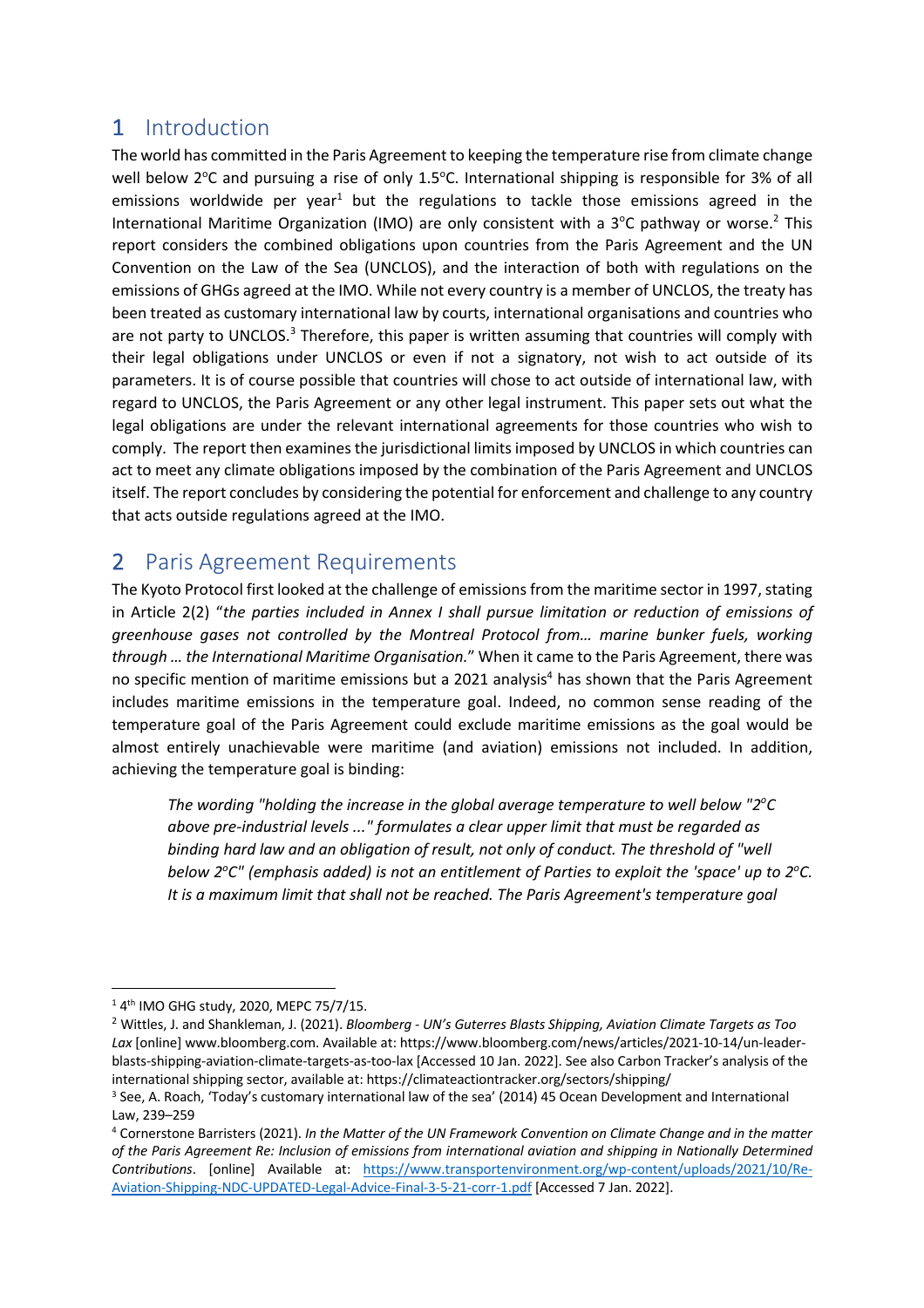#### *thus contains strong language of legal effect, leaving no discretion of Parties to follow divergent temperature goals.5*

This is a step change from the Kyoto Protocol which called on countries to use a process (working nonexclusively through the IMO in relation to maritime emissions). Instead, the Paris Agreement creates an obligation of outcome: to achieve the temperature goal. The method the Paris Agreement requires states to use is to "pursue domestic mitigation measures" to achieve the Agreement's temperature targets. Domestic measures are nowhere stated not to include measures that would tackle the emissions of international shipping. 'Domestic' in this context means action taken at the national level to reduce emissions and does not limit countries from tackling international shipping. The 2021 analysis therefore further concludes that the Paris Agreement obliges countries to include maritime (and aviation) emissions in their Nationally Determined Contributions ("NDCs"), stating, "*The obligation to include international aviation and shipping emissions in NDCs is particularly clearly imposed on developed country Parties, who are exhorted in Article 4(4) to undertake economy-wide absolute emissions reductions targets. International aviation and shipping emissions are deeply integrated into countries' economies and certainly fall within the definition of emissions involving the whole of a country's economy*."

As reducing emissions from international shipping is required in order to meet the temperature goals and there are no IMO regulations to reduce shipping emissions in line with the Paris temperature goal, action on international shipping emissions is required nationally. Further, while the Paris Agreement does not prescribe any measures and allows individual countries to determine the mix of policy that will compromise that countries' contribution to reducing emissions, it does require that measures be "ambitious", "represent a progression over time" and be taken with a view to achieving the purpose of the Agreement (Article 3).

Thus, any reading of the Paris Agreement can only conclude that international shipping emissions are covered by that Agreement and that there follows a requirement on States to reduce those emissions and do to so using national jurisdiction (without excluding the possibility of international agreements to tackle the emissions). This conclusion is only reinforced by the obligations set out in UNCLOS.

## 3 Law of the Sea Obligation

UNCLOS requires country parties "*to protect and preserve the marine environment*" in Article 192. Article 194 further requires states to "*take, individually or jointly as appropriate, all measures consistent with this Convention that are necessary to prevent, reduce and control pollution of the marine environment from any source".* This article further goes on to state that all sources of marine pollution including "*the release of toxic, harmful or noxious substances, especially those which are persistent, from land-based sources, from or through the atmosphere or by dumping*" are covered (Article 194(3)). This Article clearly addresses GHG emissions from maritime shipping. Boyle sums up the scope of the pollution covered in UNCLOS as "all airborne and land-based sources of marine pollution comprehensively, including those currently generating  $CO<sub>2</sub>$  emissions and other GHGs."<sup>6</sup>

The question then is what is required of States to comply with the obligation to protect and preserve the marine environment under UNCLOS? The obligation is very general: to "*prevent, reduce and control*". UNCLOS goes on to require that national laws "*shall be no less effective than*" generally

 $<sup>5</sup>$  Ibid.</sup>

<sup>6</sup> Boyle, A. (2020) "Protecting the Marine Environment from Climate Change: The LOSC Part XII Regime," in Johansen, E., Busch, S. V., and Jakobsen, I. U. (eds) The Law of the Sea and Climate Change: Solutions and Constraints. Cambridge: Cambridge University Press, pp. 81–103. doi: 10.1017/9781108907118.005 pg 87.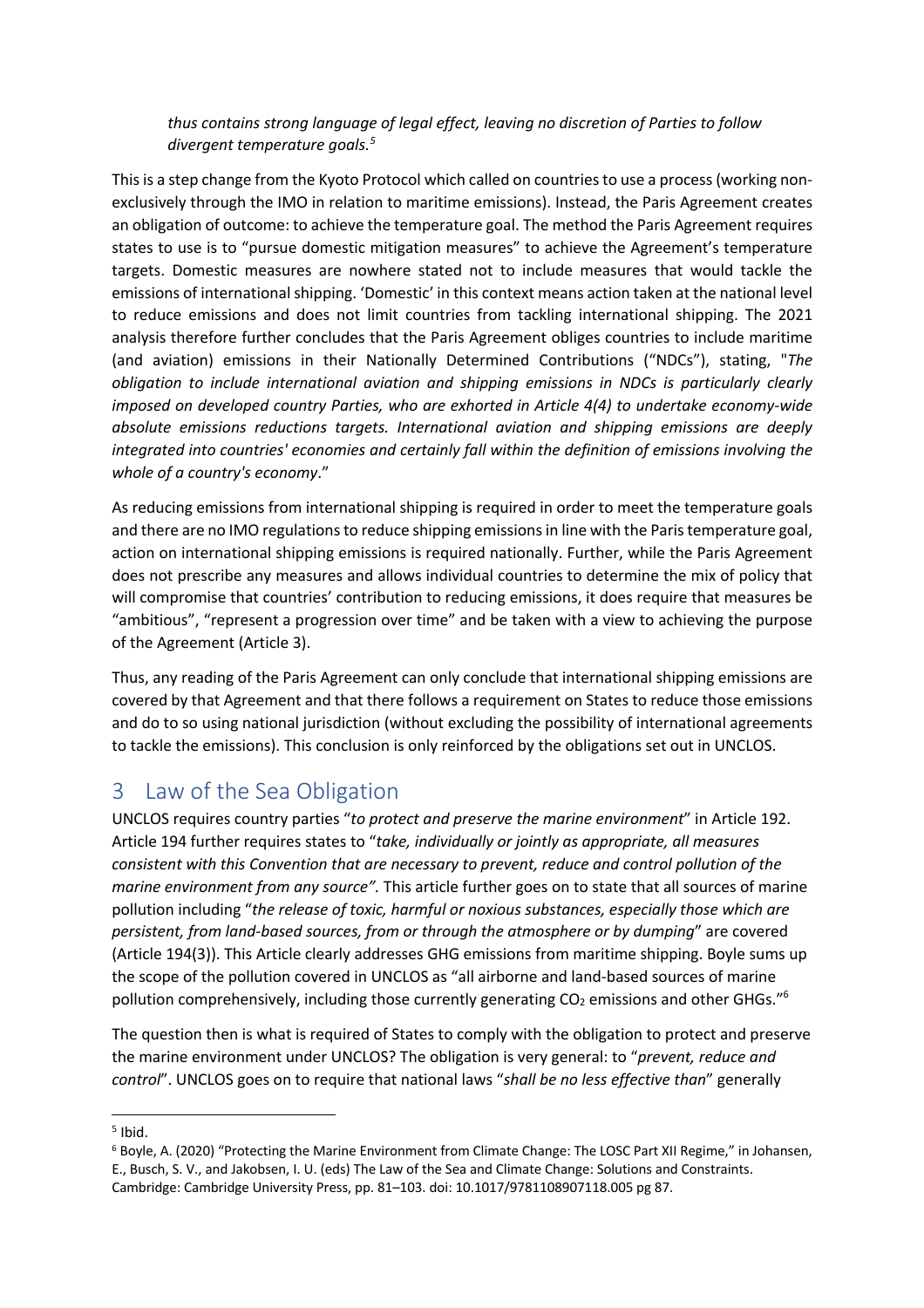accepted international rules and standards. When it comes to climate the generally accepted international rules and standards must mean the obligations set by Paris Agreement.<sup>7</sup> Again Boyle sums it up thus: "*any realistic view of what 'generally accepted international rules and standards' means for the purposes of [UNCLOS], the Paris Agreement would appear to fall within that category*."8

The regulations put in place by the IMO are also relevant here as another source of generally accepted international rules and standards. However, regarding climate, the Paris Agreement is the preeminent international standard as it is more widely accepted (in terms of country parties) and in terms of specialised subject matter. While the IMO is the specialised agency for international shipping and has attempted to regulate emissions therefrom with the EEDI, EEXI, CII, DCS and SEEMP<sup>9</sup> having been agreed, it is not enough to simply say that the IMO has acted. The signatories to the Paris Agreement must ensure that the temperature targets of the Paris Agreement are met. The cumulative effect of IMO measures does not put the shipping sector on a pathway consistent with the Paris Agreement.<sup>10</sup> Therefore countries that are parties to the Paris Agreement and those countries that are parties to UNCLOS, or indeed, any country that is party to either of those treaties must act to reduce emissions from international shipping in line with the Paris Agreement. In the absence of global regulation that meets this standard from the IMO (or other source), the obligation falls upon individual states to regulate.

Thus, the question is what jurisdiction countries have over emissions from international shipping. The next section will examine the jurisdictions defined in UNCLOS and how these ensure any country can enact regulations that are effective while not conflicting with any existing international law.

# 4 National Jurisdiction under UNCLOS

Having established that the Paris Agreement creates an obligation to reduce emissions from maritime transport in line with the temperature goal therein, this paper will now turn to the United Nations Convention on the Law of the Sea ("UNCLOS") $11$  which defines the rights and responsibilities of nations in their use of the world's oceans. For countries which are signatories to UNCLOS, the provisions of UNCLOS usually become part of the internal legal order of that state, however an examination of the internal legal arrangements of all IMO member states is beyond the scope of this paper.

## 4.1 Outline of UNCLOS Regulation

UNCLOS distinguishes between several zones in terms of the territory of its members which are summarised below:

internal waters (which includes ports)

<sup>7</sup> For a full discussion of this point see: Boyle, A. (2020) "Protecting the Marine Environment from Climate Change: The LOSC Part XII Regime," in Johansen, E., Busch, S. V., and Jakobsen, I. U. (eds) The Law of the Sea and Climate Change: Solutions and Constraints. Cambridge: Cambridge University Press, pp. 81–103. doi: 10.1017/9781108907118.005.

<sup>&</sup>lt;sup>8</sup> Ibid pg 95.<br><sup>9</sup> These are the Energy Efficiency Design Index, the Energy Efficiency Design Index for Existing Ships, the Carbon Intensity Indicator, the Data Collection System and the Ship Energy Efficiency Management Plan.

<sup>10</sup> Comer, B. (2021). *Zero-emission shipping and the Paris Agreement: Why the IMO needs to pick a zero date and set interim targets in its revised GHG strategy | International Council on Clean Transportation*. [online] Theicct.org. Available at: https://theicct.org/blog/staff/marine-shipping-imo-ghg-targets-global-sept21 [Accessed 7 Jan. 2022]. See also Wittles, J. and Shankleman, J. (2021). *Bloomberg - UN's Guterres Blasts Shipping, Aviation Climate Targets as Too Lax* [online] www.bloomberg.com. Available at: https://www.bloomberg.com/news/articles/2021-10-14/unleader-blasts-shipping-aviation-climate-targets-as-too-lax [Accessed 10 Jan. 2022].

<sup>&</sup>lt;sup>11</sup> United Nations Convention on the Law of the Sea, 10 December 1982, 1833 U.N.T.S. 3.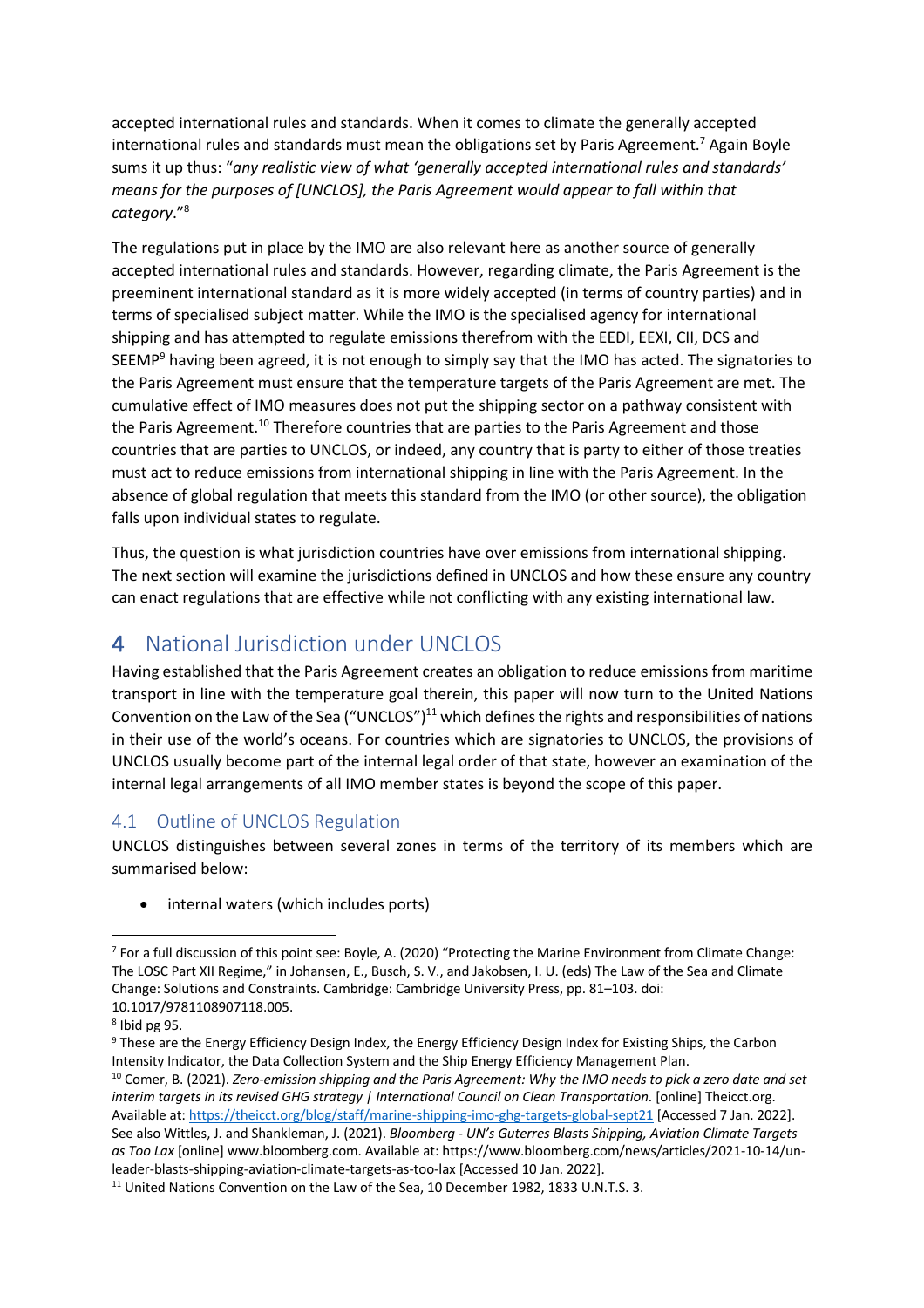- territorial waters (up to 12 miles from shore)
- contiguous zone (a further 12 miles from shore)
- exclusive economic zone ("EEZ") (up to 200 miles from shore)
- the high seas (everything else)

UNCLOS grants its members varying degrees of jurisdiction over the first four types of territory, but the high seas are reserved as beyond the jurisdiction of any State.<sup>12</sup> In addition, the varying geographical jurisdiction, there are three types of State jurisdiction under UNCLOS:

#### 4.1.1 Flag States:

- Full jurisdiction over all ships flying their flag or registered at the registry, though any regulations imposed cannot be lower than the internationally agreed standards. (UNCLOS Article 211(2))
- Ships under a State flag shall be subject to exclusive jurisdiction of that flag State on the high seas. (Article 92 UNCLOS)
- Every State shall effectively exercise its jurisdiction over ships flying its flag and shall take necessary measures to ensure that the master, officers and, to the extent appropriate, the crew are fully conversant with and required to observe the applicable international regulations concerning the prevention, reduction and control of marine pollution. (Article 94 UNCLOS)

#### 4.1.2 Coastal States:

- This is where a country regulates all ships that pass through its coastal waters.
- In the EEZ, countries have jurisdiction for the protection and preservation of the marine environment (Article 56(1)(b)(iii) but limited to "generally accepted international rules and standards established through the competent international organization." (Article 211(5))  $^{13}$
- In territorial waters coastal States have general jurisdiction except regarding construction, design, equipment and manning standards ("CDEM Standards") (Article 211(4))<sup>14</sup>

#### 4.1.3 Port States

• Unlimited jurisdiction over all ships in port, as long as regulation is in accordance with the general principles of non-discrimination, good faith and non-abuse of right. (Article 211(3))<sup>15</sup>

#### 4.2 Prescriptive Jurisdiction: What can countries regulate?

Countries can regulate pollution from ships flagged in their countries without any restriction. However, it is unlikely any one country would impose strict environmental standards on their ships as the maritime sector is inherently transnational, where ships have the possibility of changing flag quite easily even if in the high seas. Further the member states will likely be cognisant that any regulation based on the flag state of a vessel could cause a significant distortion in competition due to the discriminatory implementation of the measures that the jurisdiction entails and thus this paper will only assess the extent to which countries can regulate pollution as a coastal or port State.

<sup>12</sup> UNCLOS Article 89

<sup>13</sup> UNCLOS Article 211(5)

<sup>&</sup>lt;sup>14</sup> UNCLOS, Article 211(4) not hamper innocent passage of foreign vessels. And see also UNCLOS Article 21(2): "Such laws and regulations shall not apply to the design, construction, manning or equipment of foreign ships unless they are giving effect to generally accepted international rules or standards."

<sup>15</sup> UNCLOS, Article 211(3)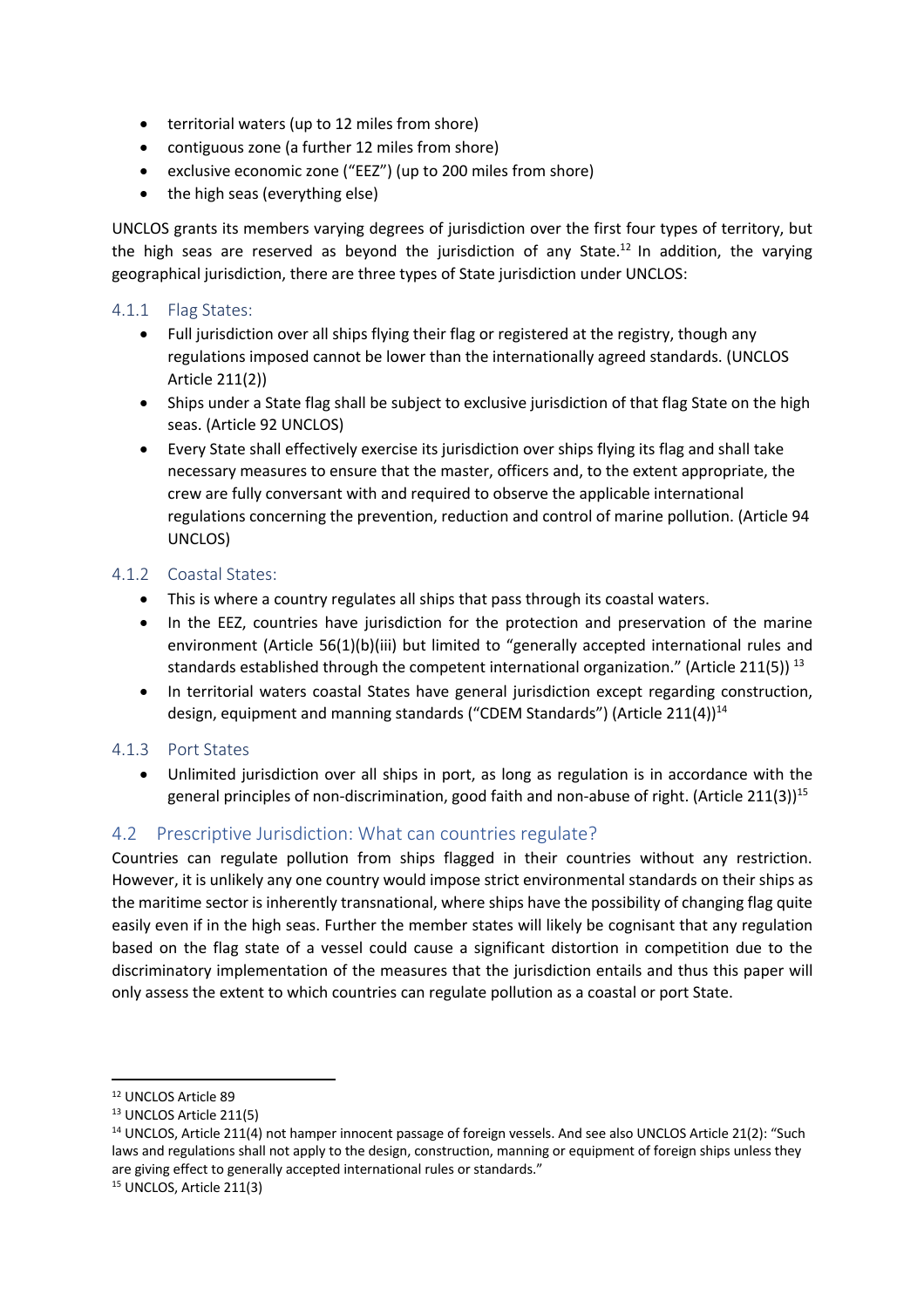#### 4.3 As a Coastal State

In the EEZ coastal States have the right to regulate to protect the marine environment but this must be limited to "generally accepted international rules and standards established through the competent international organization." This is generally understood to be the IMO in general but for climate, the regulations of the UNFCCC, and in particular the Paris Agreement are relevant. An important note here is that with shifting sea levels, the designation of where a coast begins is changing and in this respect the Marshall Islands, Kiribati and Tuvalu have enacted regulations to prevent the physical change to their coastline from changing their baseline and maritime zones.16 With climate change more and more countries will have this difficultly which further indicates that using coastal state jurisdiction to regulate shipping emissions is not an optimal pathway.

In the territorial sea, jurisdiction is broader but still restricted by the fact that coastal States cannot unduly hamper the innocent passage of vessels, except in accordance with UNCLOS (Article 24(1)). Non innocent passage is considered as passage that is prejudicial to the peace, good order or security of the coastal State such as an act of wilful and serious pollution contrary to UNCLOS.17 A violation of a coastal State GHG reduction regulation would not be serious enough to render the passage of a vessel non-innocent.18

However, coastal States do have jurisdiction to regulate (without hampering) vessels under Article 21 of UNCLOS. This article limits the right of innocent passage and allows coastal States to adopt laws and regulations, in conformity with UNCLOS and international law, in respect of the "conservation of the living resources of the sea" and the "preservation of the environment of the coastal state and the prevention, reduction and control of pollution thereof." The only restriction placed upon this right is that regulations cannot relate to CDEM Standards unless applying generally accepted international rules.

Thus, UNCLOS signatories, acting in their coastal State capacity can impose regulations to reduce GHG emissions from vessels, including foreign vessels in their territorial waters if those regulations do not impose any new CDEM standards. This, however, only applies to the 12 mile zone around the coastline (the territorial sea), and in the EEZ the country is restricted to internationally recognised standards, thus it is unlikely that a country would choose coastal State jurisdiction as a basis for regulation and would rather look to enacting a measure as a port State.

#### 4.4 As a Port State

The sovereignty of a State over its internal waters is stated in Article 2(1) of UNCLOS and it follows from Articles 8, 11 and 12 that ports form part of those waters which thereby gives the port State jurisdiction over all vessels therein. UNCLOS Article 211(3) further states explicitly that States may "*establish particular requirements for the prevention, reduction and control of pollution of the marine environment as a condition for the entry of foreign vessels into their ports or internal waters or for a call at their off-shore terminals*." One of the leading experts in Maritime Law, Henrik Ringbom states

<sup>&</sup>lt;sup>16</sup> Busch, S. V. (2020) "Law of the Sea Responses to Sea-Level Rise and Threatened Maritime Entitlements: Applying an Exception Rule to Manage an Exceptional Situation," in Johansen, E., Busch, S. V., and Jakobsen, I. U. (eds) *The Law of the Sea and Climate Change: Solutions and Constraints*. Cambridge: Cambridge University Press, pp. 309–335. doi: 10.1017/9781108907118.014.

<sup>17</sup> International Law Association, Final Report of the International Law Association's Committee on Coastal State Jurisdiction over Marine Pollution, in Report of the 69th Conference, London, 2000 at 13.

 $18$  Non innocent passage is considered as passage that is prejudicial to the peace, good order or security of the coastal State such as an act of wilful and serious pollution contrary to UNCLOS. See: International Law Association, Final Report of the International Law Association's Committee on Coastal State Jurisdiction over Marine Pollution, in Report of the 69th Conference, London, 2000 at 13.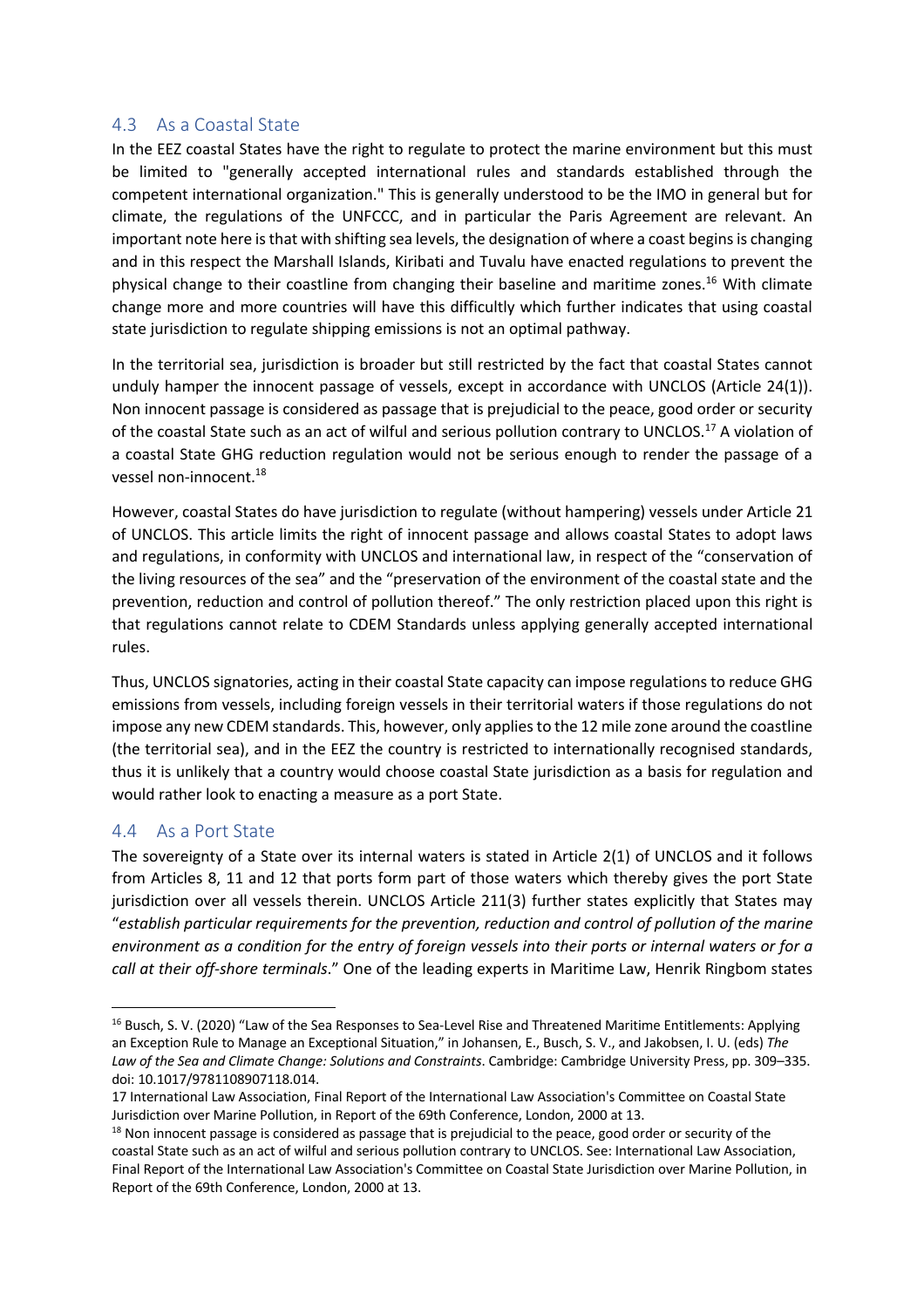in no uncertain terms that, "*the voluntary presence of the ship [in a port] subjects it to the essentially unlimited territorial jurisdiction of the port State under general international law*." 19

Port state jurisdiction is restricted somewhat though by the principles of non-discrimination, good faith and non-abuse of right contained in UNCLOS Article 227 which states that port and coastal States "*shall not discriminate in form or in fact against vessels of any other State*." In addition, countries could have given rights in other international agreements to other states to enter their ports without restriction. While a full analysis of every international agreement is beyond the scope of this paper, there are no such rights given in UNCLOS, nor the IMO Convention, or any treaties agreed at the IMO.

This essentially means that States cannot discriminate between vessels by nationality. As the IMO acknowledges, any regulation of GHG emissions must not discriminate between ships based on flag state but can consider "appropriate differences" that are based on such factors as ship type, structure, manning and operational features.<sup>20</sup> This echoes the Paris MoU on Port State control, which is a regional body that already regulates environmental matters in European waters but distinguishes between vessels according to non-discriminatory bases, such as ship type, without drawing any objections under international law. Indeed, the Paris MoU is regarded as a worldwide index of flag state performance and is used to decide which ships merit additional scrutiny upon arrival in Paris MoU member ports. This has direct relevance to GHG regulation as it will allow States to distinguish between the necessary operational features to impose regulation based on appropriate emissions criteria. Where a country regulates GHG emissions in a general non-discriminatory way then such a regulation is unlikely to be deemed abusive and as Ringbom comments, "t*he mere fact that the requirement in question may not be the optimal or least intrusive method of addressing those concerns hardly constitutes an abuse of right*."21

This is simply the codification of customary international law as every country has always had sovereignty over its ports that has not been signed away through UNCLOS or elsewhere. Indeed, it is often recognised in IMO agreements themselves. The most recent example of this is the MEPC 77 Resolution on Protecting the Arctic from Shipping Black Carbon Emissions which encourages "*Member States [of the IMO] to commence addressing the threat to the Arctic from Black Carbon emissions, and report on measures and best practices to reduce Black Carbon emissions from shipping*." This is a call for States to enact their own national measures to tackle emissions in a particularly sensitive ecosystem, which may be partially in their territory, but not necessarily. It is important to note the encouragement was not directed solely at Arctic Member States<sup>22</sup> but the broader membership of the IMO, acknowledging that states have virtually unlimited port State jurisdiction, setting a precedent for other climate mitigation policies. A state could, for example, impose a penalty on any ship calling at its ports that used heavy fuel oil in the Arctic in the previous calendar year, regardless of whether that state was an Arctic State or not.

Finally, port States are given "*the right to take the necessary steps to prevent any breach of the conditions to which admission of ... ships to internal waters or such a call at port is subject*." This explicitly allows States to take such enforcement measures as they think necessary to uphold the

<sup>&</sup>lt;sup>19</sup> Ringbom, The EU Maritime Safety Policy and International Law, Martinus Nijhoff Publishers, 2008 p.214. <sup>20</sup> MEPC, Legal Aspects of the Organization's Work on Greenhouse Gas Emissions in the Context of the Kyoto Protocol, 2008 <http://www.sjofartsverket.se/pages/14228/58-4-20.pdf>.

<sup>&</sup>lt;sup>21</sup> Ringbom, The EU Maritime Safety Policy and International Law, Martinus Nijhoff Publishers, 2008 at 227.

 $22$  It is to be noted this is even more extraordinary when considering the Arctic as a location of regulation as Article 234 of UNCLOS gives Arctic coastal states additional powers to tackle marine pollution.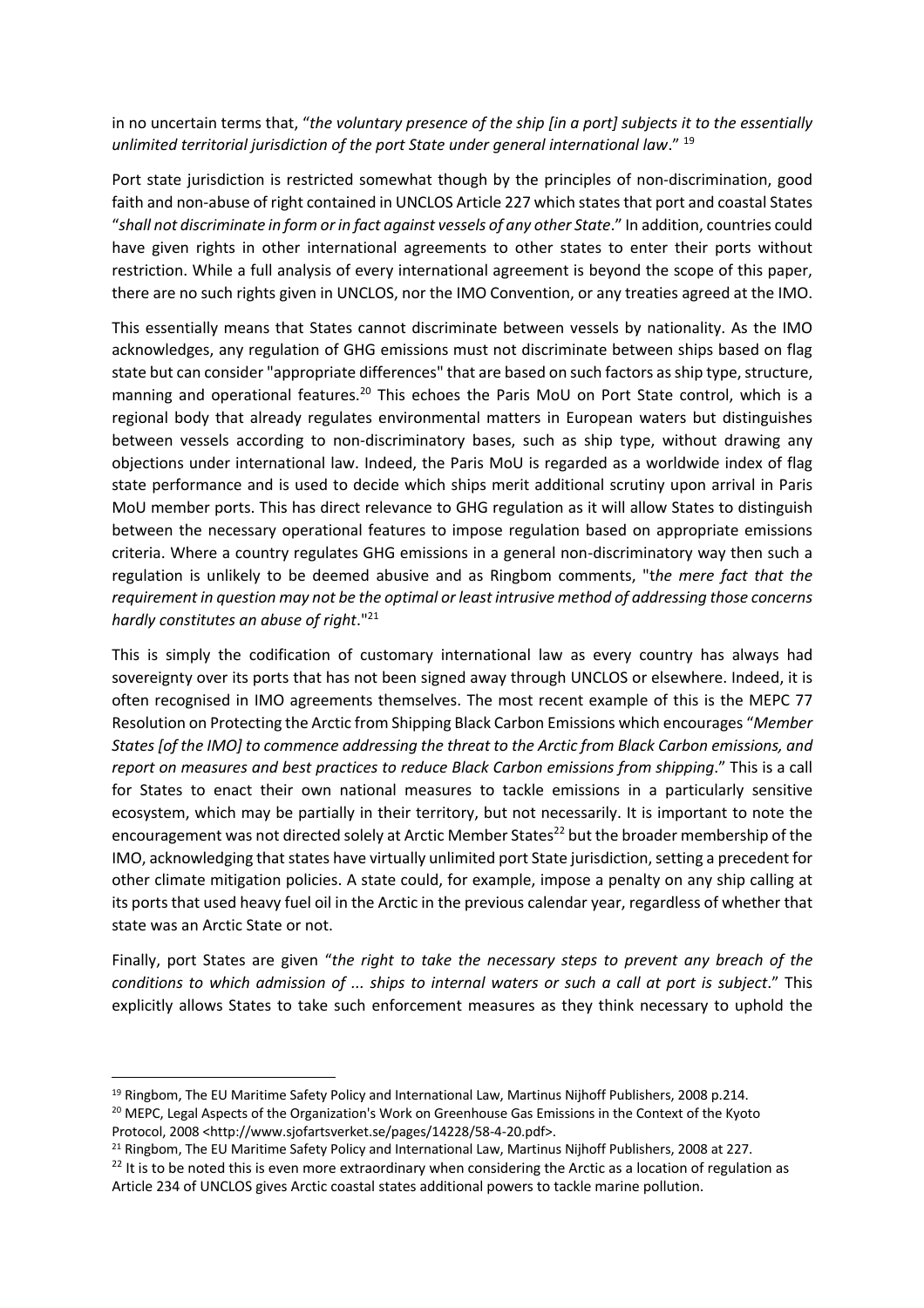conditions attached to port access and there is no restriction on such powers in UNCLOS (further discussed below).

## 5 Regional Regulation

UNCLOS encourages regional regulation between States adopting the same or similar environmental protection measures in Articles 197, 211(3) and 212(3). Article 197 provides that States should cooperate on a regional basis through competent international "organizations for the protection and preservation of the marine environment." The IMO is generally regarded as the "competent international organisation" for the purposes of UNCLOS, however Article 197 illustrates that the drafters contemplated a plurality of organisations being competent with regard to the enactment of measures to protect the marine environment and as discussed above, with regard to climate that must include the UNFCCC and especially the Paris Agreement.

There is however, one restriction on concluding regional arrangements contained in Article 311(3) UNCLOS:

"*Two or more States Parties may conclude agreements modifying or suspending the operation of provisions of this Convention, applicable solely to the relations between them, provided that such agreements do not relate to a provision, derogation from which is incompatible with the effective execution of the object and purpose of this Convention, and provided further that such agreements shall not affect the application of the basic principles embodied herein, and that the provisions of such agreements do not affect the enjoyment by other States Parties of their rights or the performance of their obligations under this Convention*."23

Action outside of the IMO to meet the obligations the Paris Agreement imposed on countries need not modify or suspend the operation of any of the provisions of UNCLOS nor affect other State Parties' rights or performance of their obligations under the Convention.

# 6 Extraterritorial Jurisdiction

Stringent GHG regulations by any one country or group of countries could very easily have extraterritorial effect by, for example, regulating all the emissions (including those on the high seas) on any journey that ends in a port of that country. The non-discrimination principle of international law as well as environmental considerations justify a measure covering emissions from the entirety of a ship's journey. There are also sound practical reasons, particularly regarding attribution, that support the chosen measure covering emissions from the whole trip. This section will assess the extent to which a country can enact a measure restricting or influencing GHG emissions from the maritime sector, where that measure covered emissions from the entirety of a ship's journey – which may include the territorial waters of a third state, or the high seas before or after calling at a particular country's Port.

There is no definitive statement in UNCLOS on whether a port State can impose regulations that have an effect on activities carried out on the high seas. Article 89 states that "*no State may validly purport to subject any part of the high seas to its sovereignty*." However, it is important to note that a measure to regulate GHG emissions from the maritime sector by a port State would not necessarily be characterised as exercising sovereignty on the high seas but rather restricting the GHG emissions derived from the activity of the vessel during the trip either in the high seas or elsewhere. Indeed, consequences for conduct, or static measures (such as design standards) that apply on the high seas

<sup>23</sup> UNCLOS Article 311(3)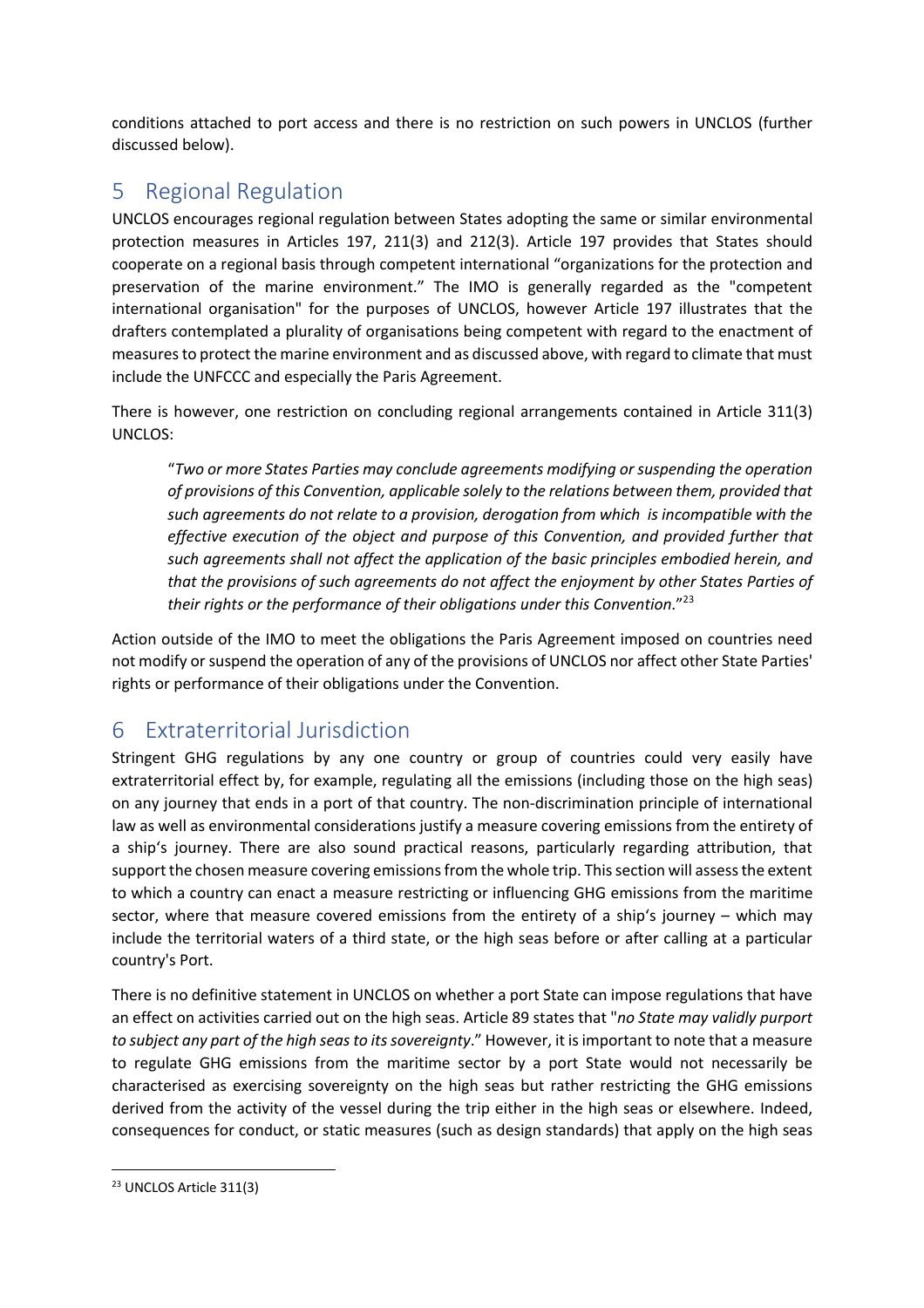may be a natural corollary of port state conditions. Port States can impose CDEM Standards as a condition of entry to ports and these will travel with the ship outside the regulating State's jurisdiction. Frank notes (echoing the above outline of port State jurisdiction):

"*The "extra-territorial" effects of port access conditions concerning CDEMs are purely incidental since these standards by their very nature cannot exclusively apply when the ship is in port, but necessarily extend to vessels before entry. Presumably, when foreign ships decide to operate in a particular country or region they accept the sovereignty of the port State and implicitly agree to comply with its higher safety and environmental standards, including CDEMs*."24

Thus, States could require vessels to install equipment that reduced emissions before calling at their port. This would almost certainly necessitate that equipment being installed while the vessel also travels on the high seas but this does not restrict the right of the port State to require that equipment to be installed before the ship is allowed entry to port.

Secondly, under general international law a state may regulate extra-territoriality where there is a "*substantial and genuine connection between the subject-matter of jurisdiction, and the territorial base and the reasonable interests of the jurisdiction sought to be exercised*."25 This means that international law allows states to enact measures that have extra-territorial effect where there is a substantial and genuine connection between the State regulation and the reasonableness of the regulation. Any regulation in this area would be reasonable as countries have a mandate to act under the Paris Agreement.

It is relevant to any consideration of jurisdictional competence and protective port State measures, that greenhouse gases and their effects are inherently transboundary in nature. To ensure any regulation was in line with the goals of the Paris Agreement, then that regulation would have to regulate emissions extraterritorially due to the nature of international shipping.

The voluntary presence of a ship in port suggests that that ship has subjected itself willingly to the requirements for port entry. Where a country or region regulates GHG emissions on the high seas and a ship voluntarily enters that country's ports, then it can be said that the vessel has accepted that country's jurisdiction over its GHG emissions. There can be no contemplation of that country overstepping its jurisdictional competence where that competence is accepted by the vessel in question. This means that States can impose a penalty upon a vessel that does not comply with port regulations where that ship still attempts to enter the port in question. To avoid conflict with international customary law (including those parts codified in UNCLOS) it is important to exclude ships that do not enter voluntarily – for example due to duress.

Any regulation having an incidental effect on activity outside the jurisdiction of the state in question would not be the first of its kind. The quintessential example is the US ban on single hull tankers in the 1990 Oil Pollution Act, which the EU followed, driving the creation of a worldwide ban.<sup>26</sup> The EU

<sup>&</sup>lt;sup>24</sup> Frank, The European Community and Marine Environmental Protection in the International Law of the Sea, Martinus Nijhoff Publishers, 2008 at 213

<sup>&</sup>lt;sup>25</sup> Ringbom, The EU Maritime Safety Policy and International Law, Martinus Nijhoff Publishers, 2008 at 365.

<sup>&</sup>lt;sup>26</sup> For a full discussion see ClientEarth, the *Legal Implications of EU action on GHG Emissions from the International Maritime Sector* (2011).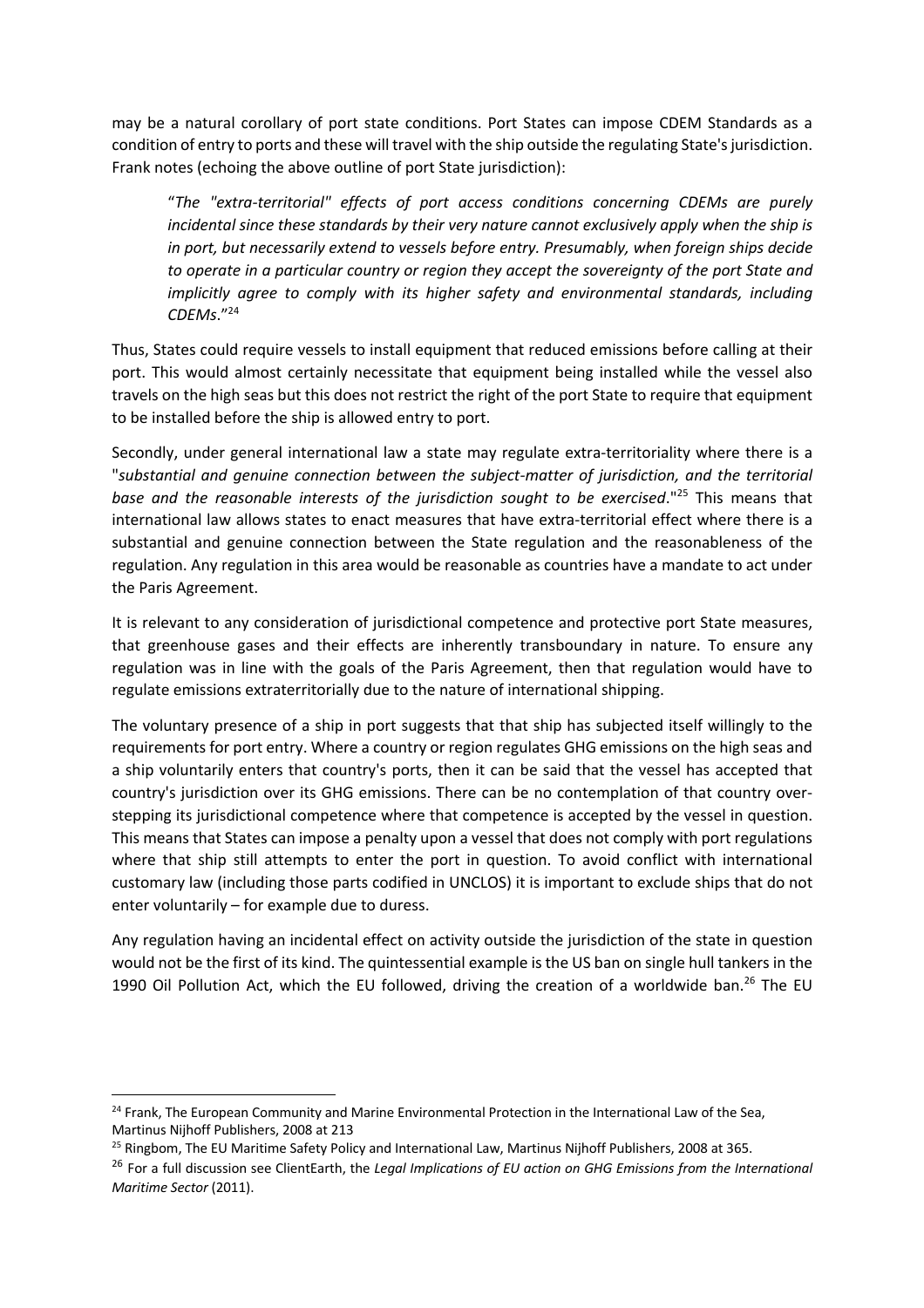proposals on the Emissions Trading System<sup>27</sup>, FuelEU<sup>28</sup> and other related shipping emissions measures, as well as the Chinese Regulation on Data Collection on Energy Consumption of Ships<sup>29</sup> are further examples of countries that have used port State authority to regulate with an incidental effect on activity outside the jurisdiction of the state in question.

# 7 Enforcement of Jurisdiction

It has been shown that regulation of GHG emissions by countries outside of the IMO is justified under the international interest in protecting the environment. The applicable international laws provide for and anticipate such regulation. Finally, the Paris Agreement mandates such action. Thus, the final analysis of the legality of any regulation is whether the enforcement mechanisms utilised are also lawful.

## 7.1 Enforcement as a Coastal State

There are specific restrictions on enforcement measures that a coastal State can take to ensure compliance with its laws and regulations. Thus, the only enforcement measures that can be taken for a breach of a coastal State regulation are as follows:

- UNCLOS Article 220(1) vessel in port: the right to institute proceedings against a vessel in respect of violation of its laws and regulations adopted in accordance with the Convention.
- UNCLOS Article 220(2) vessels navigating in the territorial sea: the right to inspect and institute proceedings against a vessel where there are clear grounds for believing a violation has taken place.
- UNCLOS Article 220(3) vessel in the EEZ: the right to request information to establish whether a violation of applicable international rules/standards or of laws and regulations of the state has occurred.

## 7.2 Enforcement as a Port State

Article 25(2) of UNCLOS gives States "*the right to take the necessary steps to prevent any breach of the conditions to which admission of ... ships to internal waters or such a call at port is subject.*" This explicitly allows States to take such enforcement measures as they see necessary to uphold the conditions attached to port access and there is no restriction on such powers in UNCLOS.

Similarly, Article 194 UNCLOS recognises that States have the power to take, individually or jointly, all measures consistent with the Convention that are necessary to prevent, reduce and control pollution of the marine environmental from any source. This provision should be interpreted as including enforcement measures. Article 212(2) requires States to take "other measures" such as enforcement measures, as may be necessary to prevent, reduce and control such pollution.

UNCLOS determines in Article 218(1) and (2) that when a vessel is voluntarily within a port, the State may undertake investigations and, where the evidence so warrants, institute proceedings in respect of any discharge (which includes those to the atmosphere) from that vessel outside the internal

<sup>&</sup>lt;sup>27</sup> Proposal for a Directive of the European Parliament and of the Council amending Directive 2003/87/EC establishing a system for greenhouse gas emission allowance trading within the Union, Decision (EU) 2015/1814 concerning the establishment and operation of a market stability reserve for the Union greenhouse gas emission trading scheme and Regulation (EU) 2015/757, COM(2021) 551 final.

<sup>&</sup>lt;sup>28</sup> Proposal for a Regulation of the European Parliament and Council on the use of renewable and low-carbon fuels in maritime transport and amending Directive 2009/16/EC, COM(2021) 562 final.

<sup>&</sup>lt;sup>29</sup> Lloyd's Register (2017). China Regulation on Data Collection for Energy Consumption of Ships. [online] Lr.org. Available at: https://info.lr.org/l/12702/2019-01-29/6w71k6 [Accessed 28 Jan. 2022].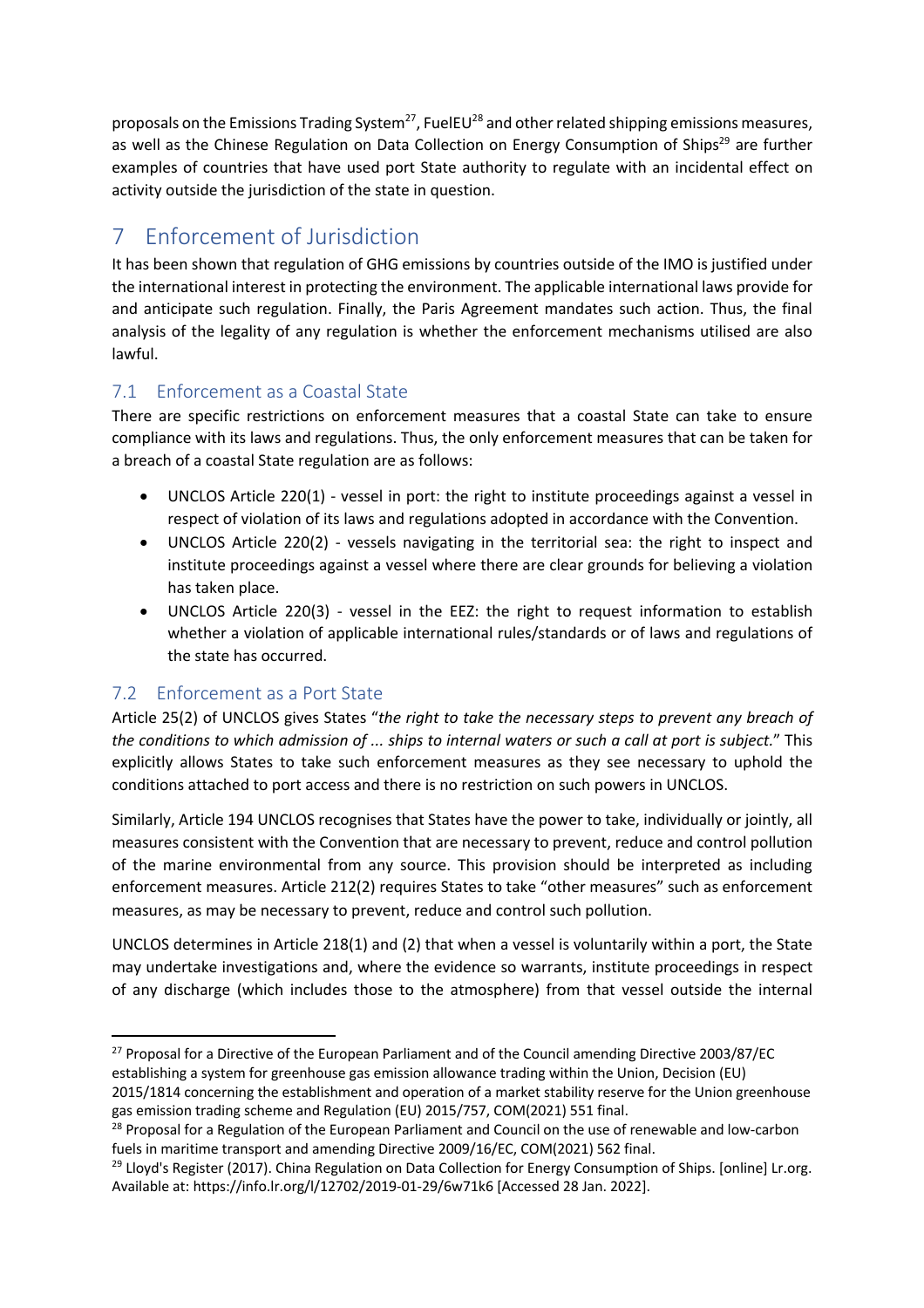waters, territorial sea or exclusive economic zone of the State in violation of applicable international rules and standards established through the competent international organisation. Proceedings can be opened by any State whose internal waters, territorial sea or exclusive economic zone are affected or likely to be affected by pollution.

Monetary penalties are allowed to be imposed by UNCLOS in cases of violation or national laws/regulations or international rules and standards for the prevention, reduction and control of pollution of the marine environment committed by vessels in and beyond territorial sea.

Thus, the enforcement measures that can be taken as a port State include:

- inspection and requests for information
- refusal of access to the port (or port services)
- banning the ship from returning to port
- refusing to land or process cargo
- $\bullet$  detention of a vessel<sup>30</sup>
- fines, penalties, confiscation of cargo
- prosecution for violation of the regulation

The enforcement jurisdiction of a Port State is subject to requirements that the enforcement measures should be imposed in a non-discriminatory way, cognisant of the principles of good faith and nonabuse of right. Enforcement measures should also seek to balance UNCLOS rights and, for example, avoid undue delay to the vessel. Restriction of the right of innocent passage in territorial sea and on the right of freedom of high seas could be imposed because of the vessel's voluntary entry into port but those rights should not be disproportionately hampered. Proportionality must therefore be considered.

Designing any policy measure to ensure that any necessary enforcement always occurs in port would easily ensure compliance with UNCLOS. Any enforcement measures should be imposed in a nondiscriminatory way, cognisant of the principles of good faith and non-abuse of right. In addition, they should not cause undue delays or hamper the innocent passage and respect non-discrimination, good faith and non-abuse of right. The distinction between monitoring and enforcement can be helpful here, and to allow a workable system where enforcement only takes place in port, the monitoring of data or conduct in connection with the whole journey of the vessel will be needed. Examples could include satellite monitoring for speed limits or utilising data already collected on emissions under IMO provisions.

Port State jurisdiction provides wider enforcement options than coastal State jurisdiction. If a country acts on its Paris Agreement obligations to regulate maritime emissions, it would be better to do so using port Sate jurisdiction in order to be able to utilise wider enforcement powers.

# 8 Challenges to Emissions Regulation

Any challenge to regulation of the Maritime Sector by a country with regard to GHG emissions can be based on claims that the regulation enacted conflicts with the national law of that country, regional law (where applicable - e.g. EU law) or international law. A review of all the national legal orders of

<sup>30</sup> In this regard, Ringbom points out that "*the EU (and Paris MOU) regimes have increasingly through numerous amendments, provided for detention even in the absence of an established immediate threat, and even in the absence of a more detailed inspection. Most notably, certain amendments have introduced provisions that trigger more-or-less automatic detention on the basis of failure to comply with a specific provision*." In Ringbom, The EU Maritime Safety Policy and International Law, Martinus Nijhoff Publishers, 2008 at 283.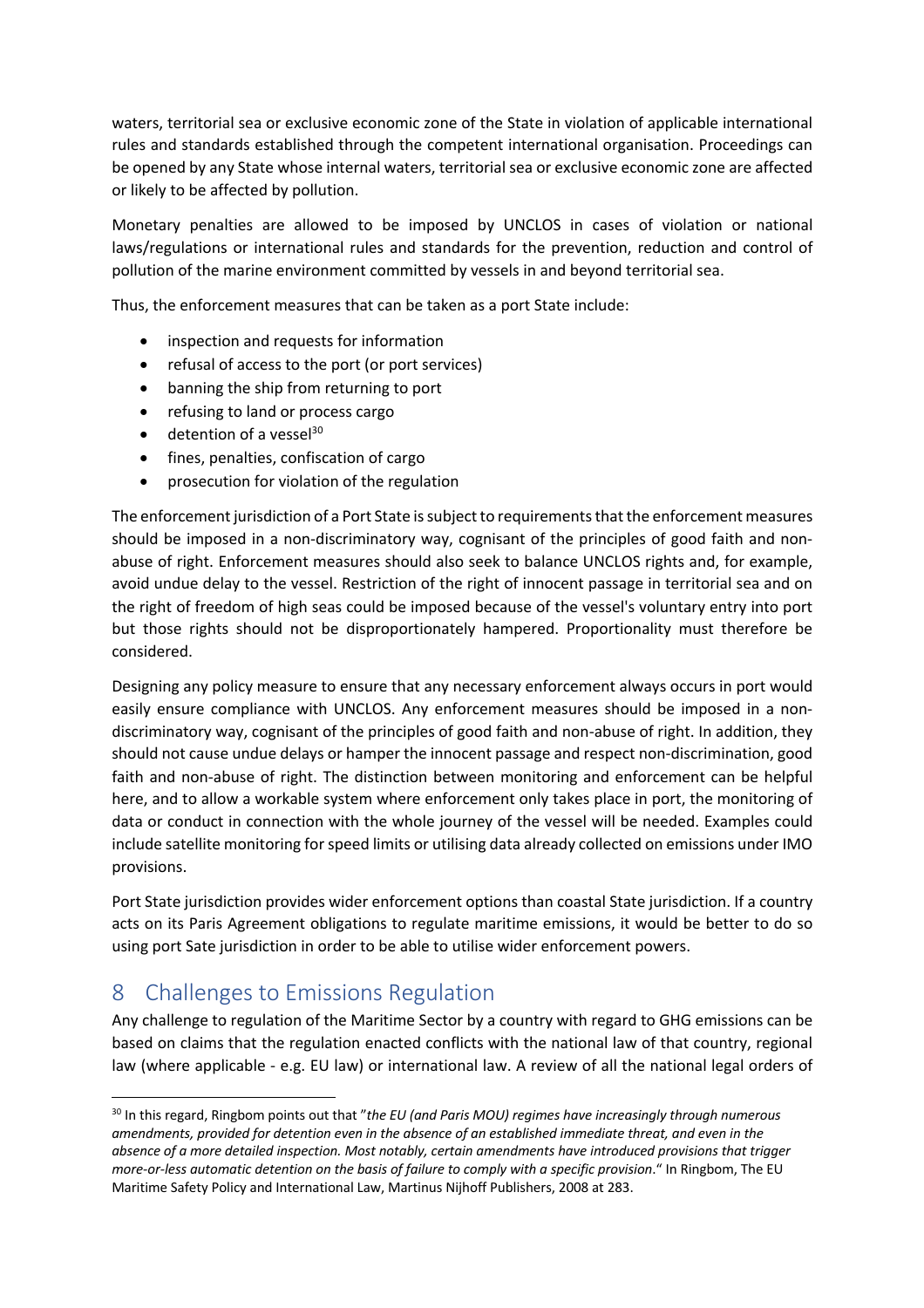any country that might regulate maritime emissions is beyond the scope of this briefing. However, this paper has outlined the applicable international law in the form of UNCLOS and thus this section will now go on to discuss the different courts before which a legal challenge could be brought.

## 8.1 World Trade Organization Law

Parties to the World Trade Organisation (WTO) could bring a case to the WTO Dispute Settlement Body to claim that any unilateral action by a country or region on GHG emissions would violate the General Agreement on Tariffs and Trade (the "GATT") or the General Agreement on Trade in Services (the "GATS"). $31$ 

The WTO rules are based on the principles of freedom of trade, reciprocity, most favoured nation and national treatment which are non-discretional under the GATT. A Member Party to the WTO could argue that an EU measure imposing conditions related to GHG emission reduction and control on arrival to or departure from the port would affect freedom of transit regulated under Article V of the GATT, which states:

*"Goods (including baggage), and also vessels and other means of transport, are in transit across the territory of a contracting party when the passage across such territory is only a portion of a complete journey beginning and terminating beyond the frontier of the contracting party across whose territory the traffic passes. There shall be freedom of transit through the territory of each contracting party. No distinction shall be made which is based on the flag of vessels, the place of origin, departure, entry, exit or destination, or on any circumstances relating to the ownership of goods, of vessels or of other means of transport."*

First, this article clearly only applies when vessels are in transit through a territory, rather than calling a port. Secondly, as long as a country applied any GHG measure in a non-discriminatory manner, e.g. using kilometres travelled rather than final destination as metrics to calculate total emissions, there is no reason country measures would fall foul of this GATT rule.

Similar rules exist under XVII of GATS requiring (with certain discretionary power) States to grant treatment no less favourable than that it accords to its own like services and service suppliers.

In line with this requirement, Article III of GATT requires Parties to ensure that no requirements are imposed in order to protect domestic production. It states:

*"The contracting parties recognize that internal taxes and other internal charges, and laws, regulations and requirements affecting the internal sale, offering for sale, purchase, transportation, distribution or use of products, and internal quantitative regulations requiring the mixture, processing or use of products in specified amounts or proportions, should not be applied to imported or domestic products so as to afford protection to domestic production."* 

<sup>&</sup>lt;sup>31</sup> General Agreement on Tariffs and Trade 1994, April 15, 1994, Marrakesh Agreement Establishing the World Trade Organization, Annex 1A, 1867 U.N.T.S. 187. It can also be argued that applying a environmentally-differentiated shipping charges would be a tax or charge on a service, rather than a product and thus subject to General Agreement on Trade in Services ("GATS" General Agreement on Trade in Services, April 15, 1994, Marrakesh Agreement Establishing the World Trade Organization, Annex 1B, 1869 U.N.T.S. 183.). In addition to a similar prohibition on discrimination in the provision of services, there is also a similar exemption for environmental measures in Article XIV(b) GATS where the measure is "necessary to protect human, animal or plant life or health." Thus this briefing will mainly deal with the GATT provisions and just referred to GATS provisions as arguments for both are the same.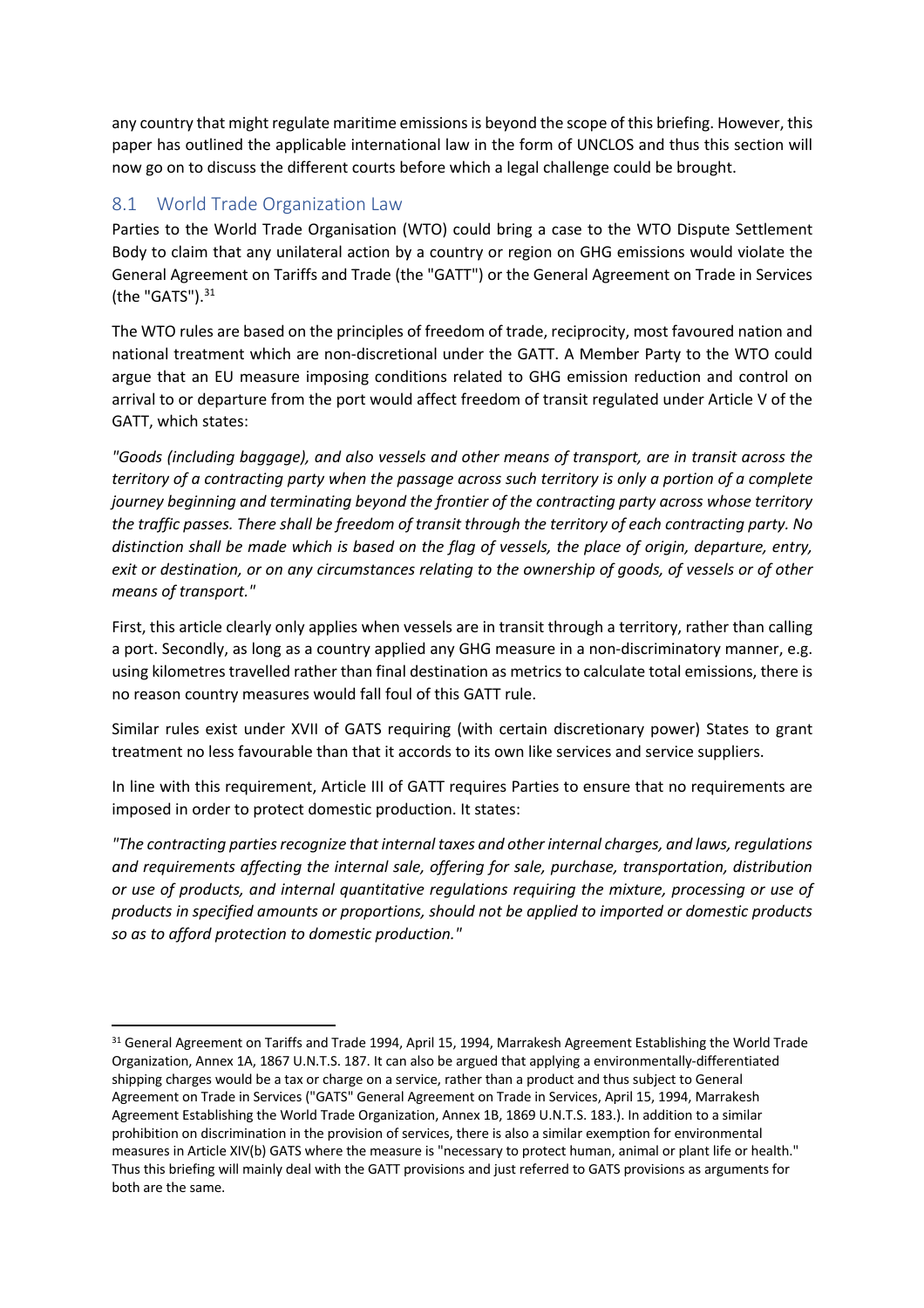This rule is applied to charges and taxes under Article III.2 of the GATT requiring the principle of nondiscrimination in their imposition. It states:

*"The products of the territory of any contracting party imported into the territory of any other contracting party shall not be subject, directly or indirectly, to internal taxes or other internal charges of any kind in excess of those applied, directly or indirectly, to like domestic products. Moreover, no contracting party shall otherwise apply internal taxes or other internal charges to imported or domestic products in a manner contrary to the principles set forth in paragraph 1."*

Therefore, any rule imposing conditions aiming at GHG emission reductions in the maritime sector, would have to be worded in such a way that no claim can be made that it protects national production and that it is applied in a non-discriminatory manner. There is no reason that any regulation should do so as there are a variety of policy options which would reduce emissions without discrimination as banned in GATT.

However, even if a measure regulating GHG emissions from the maritime sector does discriminate between vessels by some such prohibited classification, there is an exception for environmental measures in GATT Article XX(b) and (g):

*"Subject to the requirement that such measures are not applied in a manner which would constitute a means of arbitrary or unjustifiable discrimination between countries where the same conditions prevail, or a disguised restriction on international trade, nothing in this Agreement shall be construed to prevent the adoption or enforcement by any contracting party of measures: ...*

*(b) necessary to protect human, animal or plant life or health; ...*

*(g) relating to the conservation of exhaustible natural resources if such measures are made effective in conjunction with restrictions on domestic production or consumption."*

Thus, any measure regulating GHG emissions in the maritime sector would have to ensure that it is not arbitrary or unjustifiable discrimination, which can be ensured if it was adopted and applied in an open and transparent way with regard given to due participation, publication and notification.

In the Shrimp-Turtle case<sup>32</sup> the WTO Dispute Settlement Body held further that unilateral trade measures can be justified under Article XX(g) of the GATT if serious negotiation efforts do not lead to a multilateral effort. Thus, it is important as discussions have been ongoing for decades in the IMO without resulting in ambitious measures that regulate maritime GHG emissions.

In the US (Gasoline)<sup>33</sup> and the Brazil (Rethreaded Tyres)<sup>34</sup> cases the WTO Dispute Settlement Body affirmed WTO members' autonomy to determine their own environmental objectives. Policies aimed at mitigating climate change have not yet been discussed by the WTO Dispute Settlement Body, but the US (Gasoline) case is relevant. In this case the panel agreed that a policy to reduce air pollution from the consumption of gasoline was protected by GATT Article XX(b) and a policy to reduce the depletion of clean air was a policy protected by GATT Article  $XX(g)$  thus it is likely that any measure

<sup>&</sup>lt;sup>32</sup> United States — Import Prohibition of Certain Shrimp and Shrimp Products, WTO case Nos. 58 and 61, Ruling adopted on 6 November 1998.

<sup>&</sup>lt;sup>33</sup> United States — Standards for Reformulated and Conventional Gasoline, WTO case Nos 2 and 4, Ruling adopted on 20 May 1996.

<sup>34</sup> Brazil — Measures Affecting Imports of Rethreaded Tyres, Report adopted, with recommendation to bring measure into conformity on 20 August 2009.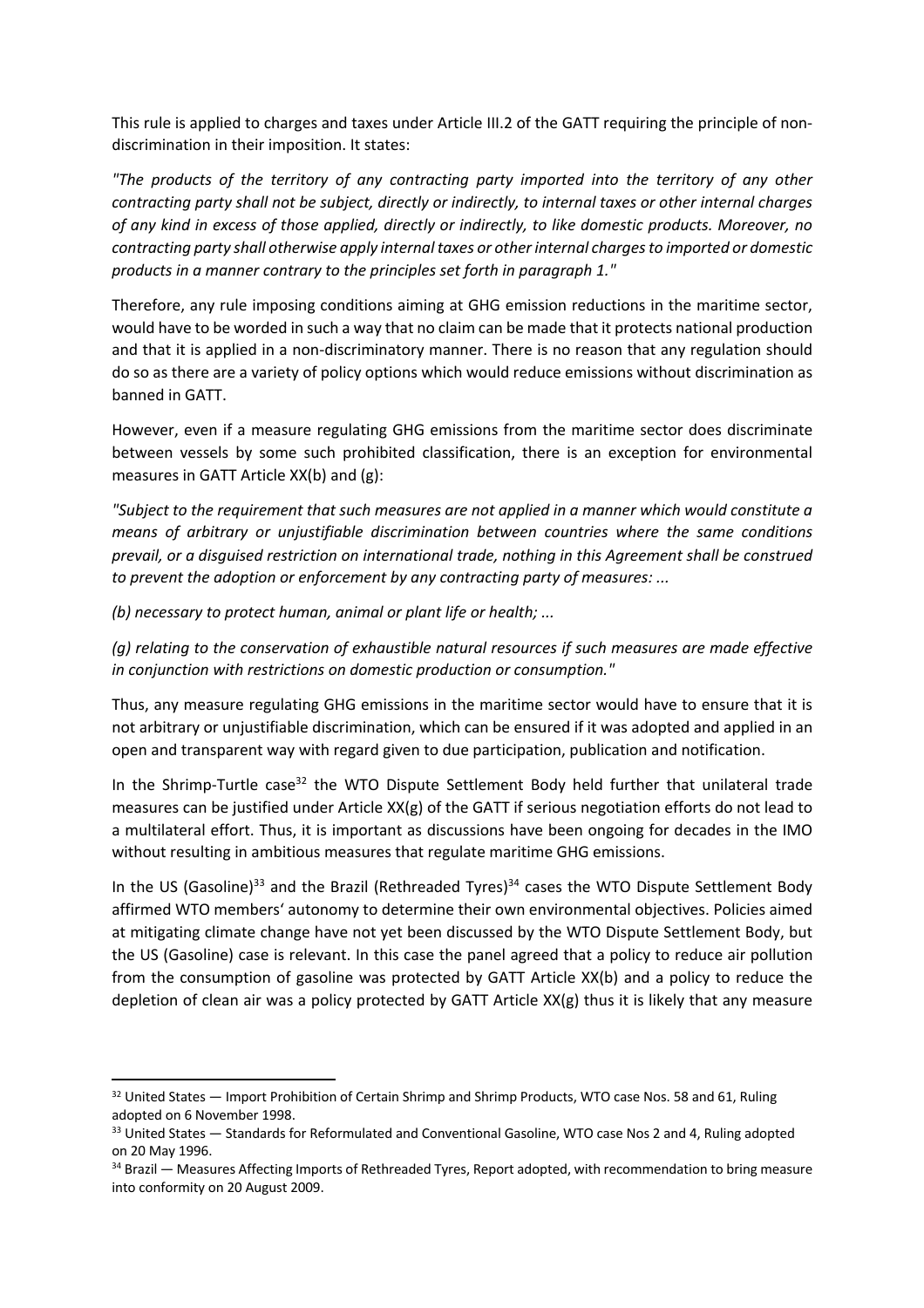regulating GHG emissions in the maritime sector adopted by individual countries or regions would not fall foul of any WTO rules.

Similar rules exist under Article XIV(b) of the GATT enabling States to adopt or enforce measures to protect human, animal or plant life or health. It is interesting to note that where the WTO did find a breach of a rule of the GATT, the Dispute Settlement Body can award the claiming State the right to take retaliatory measures. Thus, it would be important for any country or region enacting measures to ensure that in enacting any regulation of GHG emissions in the maritime sector, that it contains an exemption for States that have equivalent measures in place (even if put in place in the name of retaliation). Of course, countries could put in place bilateral agreements to regulate the emissions between them so that one country or region regulated the entire emissions between the countries or split the emissions between the countries.

In conclusion, a challenge before the WTO dispute settlement body against an act by one or more countries imposing GHG emission reduction measures would not be likely to succeed provided the measure respects the principle of non-discrimination. Practically as well, the WTO Dispute Settlement Mechanism is essentially paralysed due to a lack of appointed judges and until that is resolved there is effectively no probability of having any such case resolved.  $35$ 

### 8.2 Tribunal for the Law of the Sea

UNCLOS establishes a Tribunal on the Law of the Sea (the "UNCLOS Tribunal") in Annex VI and an Arbitration Procedure in Annex VII. Not all the 168 signatories to UNCLOS have accepted the jurisdiction of the Tribunal. There have been only 29 cases submitted to the UNCLOS Tribunal<sup>36</sup> to date. However, there are several relevant judgments that reinforce the argument that UNCLOS places a positive obligation on states to take steps to preserve and protect the marine environment and that the Tribunal would uphold that right if such a case came before it.

In the MOX Plant Case<sup>37</sup>, the UNCLOS Tribunal referred to Article 197 (cooperation on a global or regional basis for the protection and preservation of the marine environment) as "fundamental". The South China Sea Arbitration<sup>38</sup> established that any state party to UNCLOS can bring proceedings related to non-compliance with the obligation to protect the marine environment to the Tribunal. This case further established that the protection and preservation of the marine environment covered both current and future impacts on the marine environment and that the marine environment meant "rare and fragile ecosystems as well as the habitat of depleted, threatened or endangered species and other forms of marine life'. The Chagos Arbitration<sup>39</sup> reached a similar conclusion in stating "Article 194 is ... not limited to measures aimed strictly at controlling pollution and extends to measures focused primarily on conservation and the preservation of ecosystems." In both cases the ecosystems in question were coral reefs. GHG emissions from international shipping endanger coral reefs,<sup>40</sup> along with other delicate ecosystems and this broad interpretation of the marine environment that deserves protecting in no way excludes any damage done by international shipping from its scope. While any

<sup>35</sup> Asselt, H. v. (2021). Chapter 19 Trade and Climate Disputes before the WTO: Blocking or Driving Climate Action?. In *Climate Change Litigation: Global Perspectives*, Leiden, The Netherlands: Brill | Nijhoff. Available From: Brill https://doi.org/10.1163/9789004447615\_020 [Accessed 11 January 2022]

<sup>36</sup> International Tribunal for the Law of the Sea, *Cases*, <http://www.itlos.org/index.php?id=10&L=0>.

<sup>&</sup>lt;sup>37</sup> Ireland v UK, No.10 2001 ITLOS.

<sup>&</sup>lt;sup>38</sup> South China Sea Arbitration (The Republic of Philippines v. The People's Republic of China) (Merits) [2016] PCA Case no. 2013–19.

<sup>&</sup>lt;sup>39</sup> Chagos Marine Protected Area Arbitration (Mauritius v. United Kingdom) [2015] PCA Case no. 2011–3

<sup>40</sup> Liudmila Osipova (2021). Coral reefs face a new threat from international shipping. [online] International Council on Clean Transportation. Available at: https://theicct.org/coral-reefs-face-a-new-threat-from-international-shipping/ [Accessed 26 Jan. 2022].